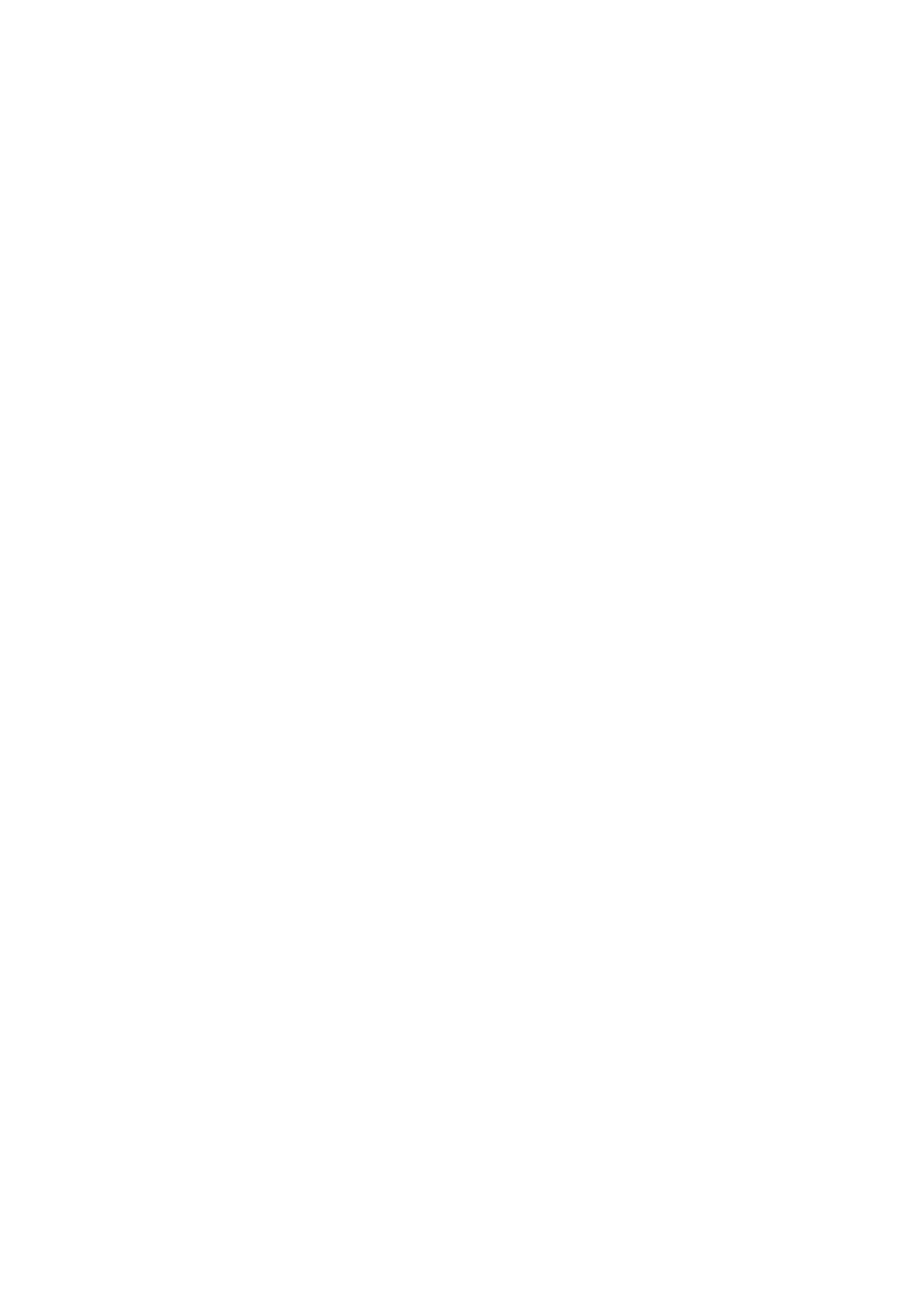# **11. The ASSIST Evaluation: Contributions to Evaluation of Complex Public Health Initiatives**

*The evaluation of the American Stop Smoking Intervention Study (ASSIST) successfully documented public health outcomes attributable to ASSIST, an 8 year publicly funded partnership between the National Cancer Institute (NCI) and the American Cancer Society, implemented through cooperative agreements with 17 state health departments. Because ASSIST was designed to change tobacco use by changing the social and physical environments that promoted such use, ASSIST's efforts focused on building state capacity to deliver comprehensive tobacco use prevention and control, promoting public and private policy change, using welldesigned media campaigns, and advocating for media coverage of tobacco control issues. The inherent complexity of this large-scale public health approach to tobacco use prevention and control raised significant challenges for the evaluation of the program. These challenges were met with the novel approach described in this monograph.* 

*The ASSIST evaluation documented the association between "upstream" changes attributable to ASSIST and subsequent reductions in tobacco use prevalence and cigarette consumption. In the process, this evaluation broke new ground in several key areas:* 

- *It successfully documented the effectiveness of a large-scale demonstration project in a rigorous and statistically valid manner, even though the project interventions were uniquely adapted to each ASSIST state and were also widely adopted outside the bounds of the ASSIST states.*
- *The evaluation team developed a methodology that included empirically validated, aggregate measures of tobacco control inputs and intermediate policy outcomes, which were found to be related to two long-term outcomes: tobacco use prevalence rates and cigarette consumption rates.*
- *The evaluation represented an early systems-based approach to evaluation, including the construction of logic models, the use of a network of stakeholders for model validation, and the development of a prototype knowledge base in the specific area of newspaper coverage of tobacco issues.*
- The evaluation validated the importance of upstream interventions in future *tobacco control and other public health efforts.*

*The ASSIST evaluation leaves an important legacy of methods and measures that will guide the field for years to come, and the evaluation itself serves as a roadmap for future assessments of population-level public health efforts.*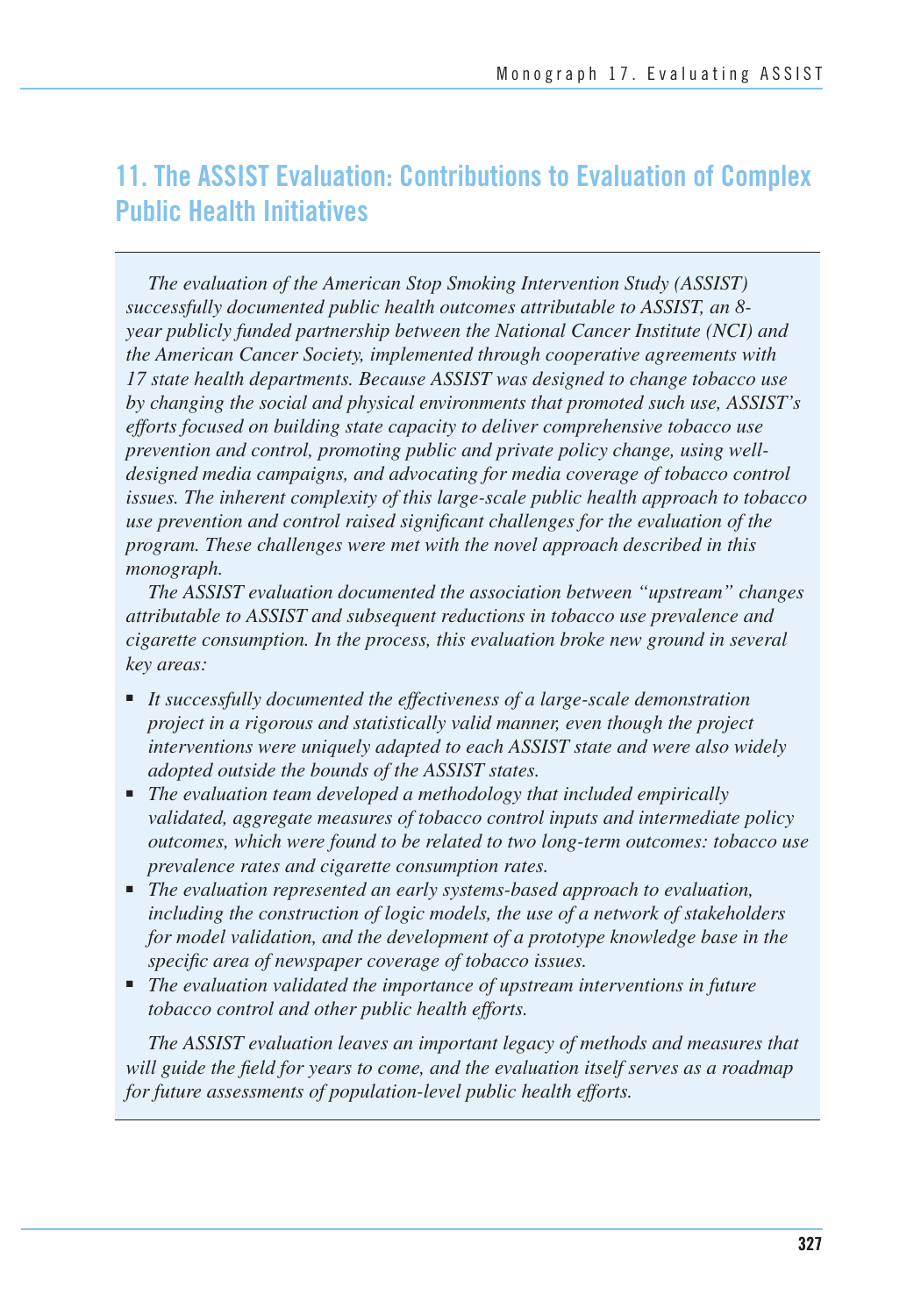### **Introduction**

Politics is essential for effective public health, and thus is the inescapable context of public health interventions. To disregard sociopolitical determinants of health is to relegate public health to prevention and promotion of individual risk behaviors.1(p49)

> —John B. McKinlay and Lisa D. Marceau,"Upstream Healthy Public Policy: Lessons from the Battle of Tobacco"

The ASSIST evaluation measured the<br>success of a project that was based The ASSIST evaluation measured the on a bold hypothesis—that interventions aimed at the individual alone would not result in substantive changes in tobacco use and health outcomes. Rather, ASSIST incorporated decades of tobacco control research that strongly suggested that the highest possible level of tobacco use prevention and control could be achieved through interventions that altered a social environment that supported tobacco use. The ASSIST project was an ambitious, publicly funded effort that used upstream tobacco control interventions—efforts that would yield changes in the social environment of tobacco use and subsequently affect smoking prevalence and cigarette consumption rates. Its evaluation was an equally ambitious endeavor that measured the impact of those interventions on the public health outcomes of tobacco use prevalence and cigarette consumption. This evaluation broke new ground in the assessment of complex public health initiatives while documenting the success of ASSIST.

# **Challenges to Evaluating ASSIST**

The ASSIST evaluation was one of the<br>first large-scale studies of upstream first large-scale studies of upstream interventions for tobacco control, focusing on policy advocacy, media, and capacity building. ASSIST's goal was to change policies, regulations, and social norms so that nonsmoking became the norm. The program accomplished its goals by providing states with a modest level of funding to develop the unified network of national, state, and local organizations needed to deliver tobacco control (i.e., capacity), thus using the state's policy environment to change tobacco use. The ASSIST evaluation team faced challenges as a result of the nature of the intervention itself, thus precluding the original evaluation plan of comparing ASSIST states with non-ASSIST states. In addition, operational and practical challenges needed to be overcome: the evaluation effort did not begin until several years after the project was underway, the budget for the evaluation was limited, and significant effort was expended to assemble the final evaluation team. Therefore, the evaluation had to be focused and parsimonious. As a result, only those evaluation factors that were judged essential and that could be feasibly measured were included.

 ASSIST was never envisioned as a randomized trial, and states were not randomly selected for the evaluation. Each state adapted the protocol to its unique political, social, and cultural con-text. ASSIST did not collect information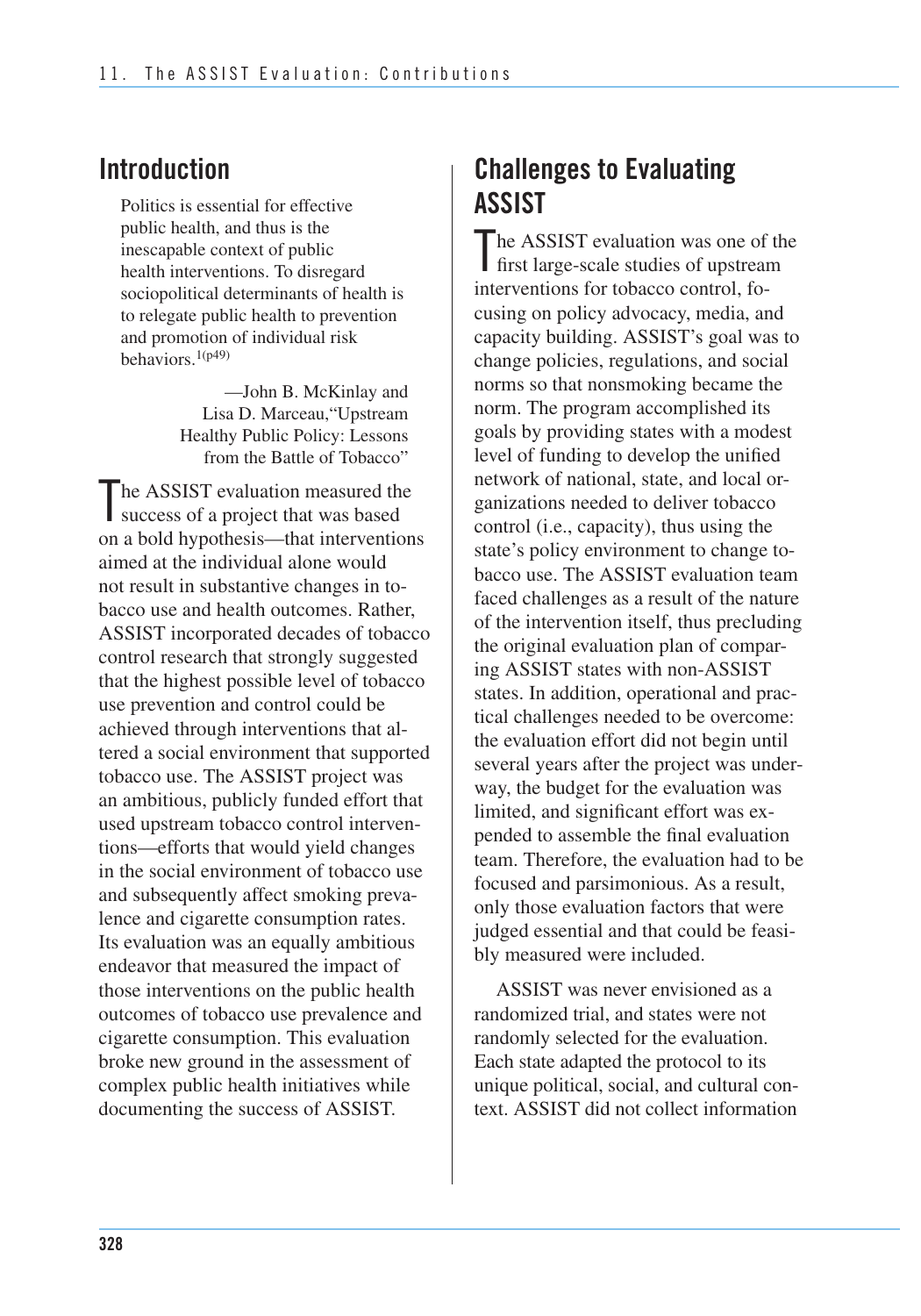from the individual states on how each implemented its programs. Therefore, the evaluation team could not evaluate over- all implementation of the interventions. In addition, data collected were available only from ASSIST states and were not available from non-ASSIST states. Fi- nally, ASSIST targeted a much larger and more diverse population than any previ- ous community-based tobacco control intervention, and no attempt was made to being adopted in non-ASSIST states. ASSIST states had a combined popula- tion of 91 million people, more than one- third the population of the United States, including more than 10 million African Americans and 7 million people of His- panic and other racial/ethnic minority groups.2 The combination of these fea- tures made it difficult to assess ASSIST with standard outcome<sup>3</sup> or process evaluprevent ASSIST-like interventions from ation methods<sup>4</sup>

# **Response to Evaluation Challenges**

In response to these challenges, the<br>central issue of the ASSIST evaluation n response to these challenges, the (and a broader issue for the evaluation of upstream interventions in general) became how to measure and document the causal relationships among broad, population-based measures and public health outcomes. What had been originally envisioned as a simple evaluation of a demonstration project became a complex evaluation effort that engaged a diverse group of scientists and practitioners and involved extensive data sources.

The evaluation was guided by an a priori conceptual model that represented the sequential process of change hypothesized to occur in response to ASSIST.5 This model was based on ecological theory (see sidebar, "ASSIST and Systems Methods in Tobacco Control") and included those factors identified as essential and measurable, while acknowledging that many important political, economic, and social factors could not be consistently or accurately measured across all states.

The ASSIST evaluation model included components that had never been used before, such as Strength of Tobacco Control (SoTC) and the Initial Outcomes Index (IOI). These measures had to be defined, measured, and quantified before they could be incorporated into the statistical models used in the evaluation. As the chapters in this monograph describe, the extant literature and the expertise of researchers and practitioners were used to define these components. In many cases, new measures and data-collection systems were created to collect this information at the state level. For example, the Tobacco Use Supplement for the Current Population Survey (TUS-CPS) was developed with the assistance of the United States Census Bureau to measure state factors (see chapter 5). Methods were devised to measure newspaper coverage of tobacco-related issues (see chapter 7), to measure legislative action (see chapter 3), and to measure the "dose" of tobacco use control and prevention at the state level (see chapter 2).

The ASSIST evaluation team had to meet an additional challenge before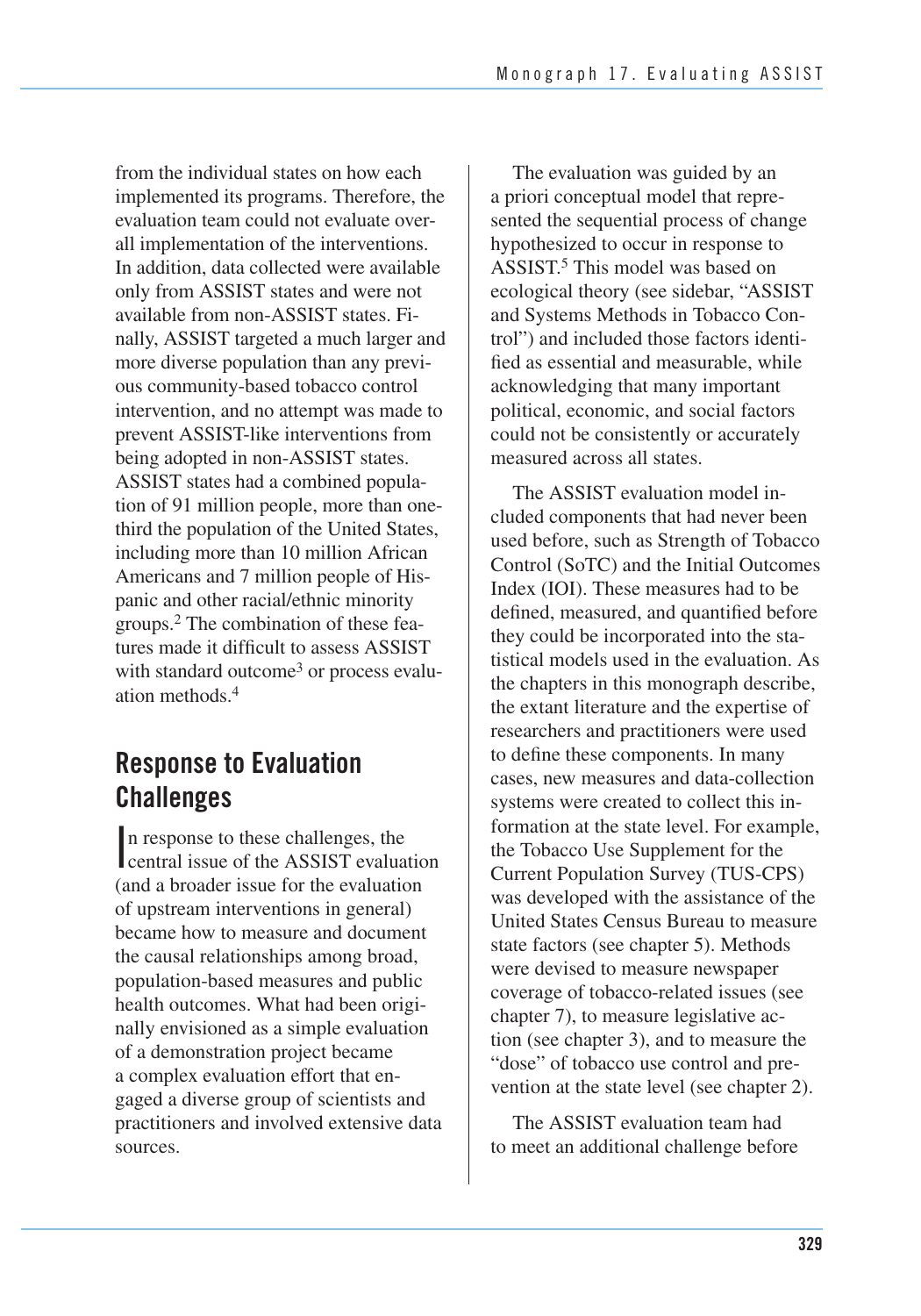#### **ASSIST and Systems Methods in Tobacco Control**

Ecological theories guided the design of many current public health programs during the 1990s,<sup>a</sup> and ecological theory was the basis for the ASSIST conceptual framework (see Monograph 16, chapter 11). However, before the ASSIST evaluation, there was little guidance for evaluating these programs.<sup>b</sup> The ASSIST evaluation was among the first to define the models, linkages, and appropriate measurement strategies for an ecologically based intervention by identifying constructs and relationships hypothesized to account for any reductions in smoking prevalence and cigarette consumption that might be attributable to a state tobacco control program.<sup>c</sup>

During the later stages of the ASSIST evaluation, the ecological perspective was widened to include a focus on systems methods applied to public health areas such as tobacco control. Within NCI, for example, the Initiative for the Study and Implementation of Systems (ISIS) is currently researching methodological areas such as systems modeling, network analysis, knowledge management, and largescale organizational change within a context of complex, interrelated systems of behavior—exactly the kind of environment that is now seen within tobacco control, with multiple stakeholders, countervailing forces from the tobacco industry, complex models of behavior, and other factors.<sup>d</sup> This systems view of the world represents a potentially important way of understanding and managing the kinds of upstream public health interventions that could evolve in the future.

Although the ASSIST evaluation concluded at about the same time that efforts such as ISIS were beginning, ASSIST provided some of the first evidence that systems methods could feasibly be used to evaluate complex public health programs. The systems methods used in ASSIST were the following:

- Concept mapping—a participatory, multi-stakeholder approach to decision making within groups was used as part of the validation of SoTC criteria and was used to identify potential measures of tobacco industry tactics. Concept mapping applies a mixed-methods analysis to produce visual maps of participant ideas and their relationships, to aid planning and evaluation activities within groups.e
- Tobacco control professionals and researchers were involved at the national, state, and local levels to participate in the validation of the SoTC measure.

these new components could be used in the evaluation. The fact that only 50 states and the District of Columbia could be included as "observations" created statistical limits on how many factors could be included in the analysis. For example, this meant that instead of being able to include all of the individual measures of intermediate outcomes, such as policy measures and state excise taxes, in the statistical models, one measure or number that represented all of these outcomes had to be created for each

state. The process that resulted in the IOI is documented in chapter 4, and the process that resulted in the SoTC score is documented in chapter 2. In addition, although many state-level factors could have affected the implementation and effects of a comprehensive tobacco control program, only a few could be included in the analysis. State-level factors considered for inclusion in the analysis and those selected for the analysis are discussed in chapter 5, along with the data sources for these factors.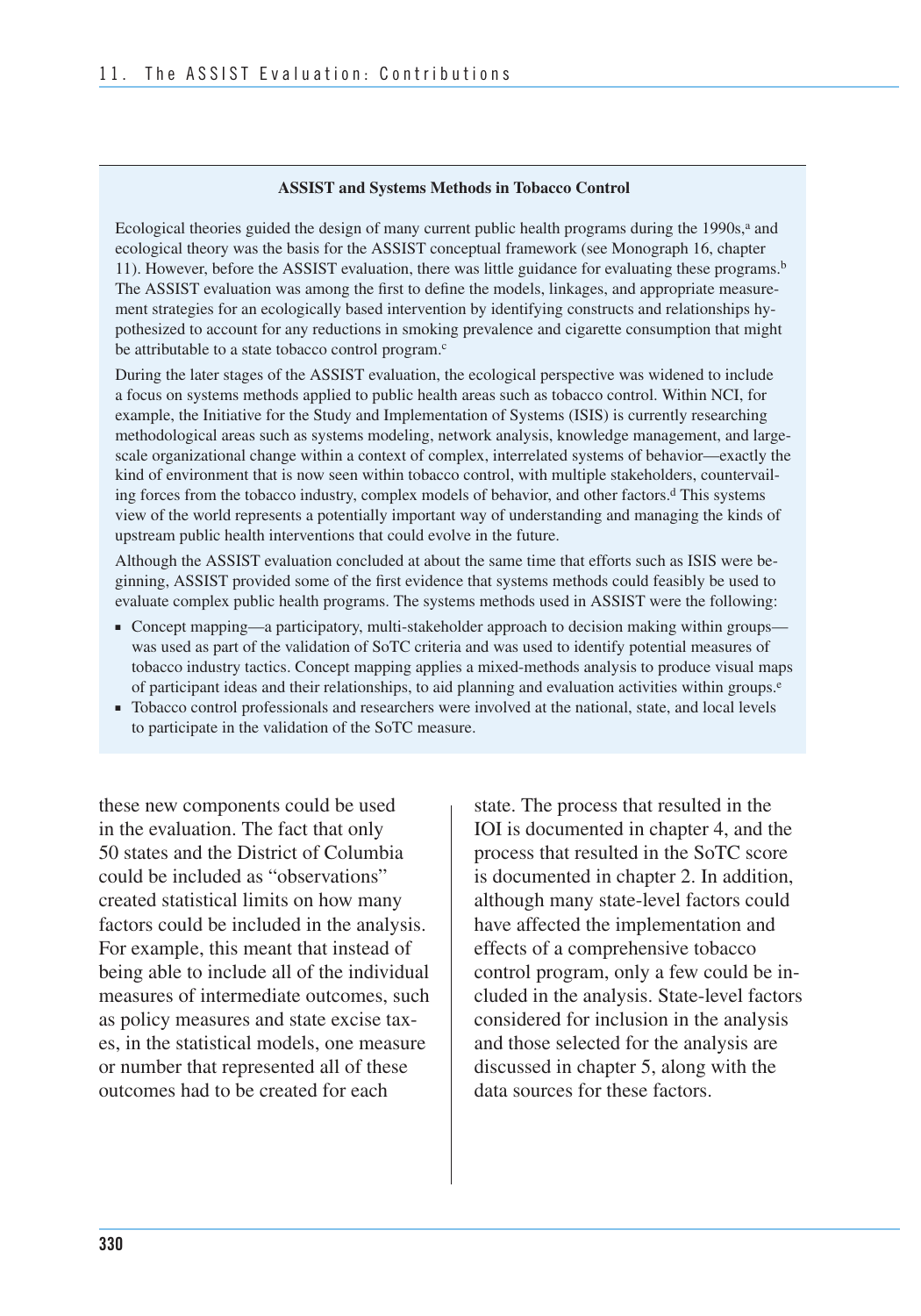- The development of SoTC involved the creation and validation of a logic model across multiple interrelated factors, a precursor to many of the systems dynamics methods used for simulation of complex behavior.
- A database of newspaper coverage of tobacco issues, described earlier in this volume as a demonstration project, parallels the development of knowledge bases for decision support within a systems environment.

All of these factors suggest that the future of public health lies in programs that can be implemented upstream and subsequently measured in complex environments—an approach with the potential to yield great advances in public health. This environment was the context within which the ASSIST evaluation was designed and implemented. In the words of McKinlay and Marceau, "The perspectives and methods developed during the infectious and chronic disease eras have limited utility in the face of newly emerging challenges to public health." $f(p25)$  Efforts such as the ASSIST evaluation were designed to address this new reality.

aSallis, J. F., and N. Owen. 1997. Ecological models. In *Health behavior and health education: Theory, research, and practice,* eds. K. Glanz, F. Lewis, and B. Rimer, 2nd ed., 403–24. San Francisco: Jossey-Bass.

bGreen, L. W., L. Richard, and L. Potvin. 1996. Ecological foundations of health promotion. *American Journal of Health Promotion* 10 (4): 270–81.

cStillman, F., A. Hartman, B. Graubard, E. Gilpin, D. Chavis, J. Garcia, L-M. Wun, W. Lynn, and M. Manley. 1999. The American Stop Smoking Intervention Study: Conceptual framework and evaluation. *Evaluation Review* 23 (3): 259–80.

dBest, A. L., R. V. Tenkasi, W. Trochim, F. Lau, B. Holmes, T. Huerta, G. Moor, S. Leischow, and P. Clark. 2005. Systemic transformational changes in tobacco control: An overview of the Initiative for the Study and Implementation of Systems (ISIS). In *Innovations in health care: A reality check,* ed. A. Casebeer, A. Harrison, and A. E. Mark. New York: Palgrave Macmillan.

eTrochim, W., and R. Linton. 1986. Conceptualization for evaluation and planning. *Evaluation and Program Planning* 9:289–308.

f McKinlay, J. B., and L. D. Marceau. 2000. To boldly go... *American Journal of Public Health* 90 (1): 25–33.

### **Key Findings of the ASSIST Evaluation**

The ASSIST evaluation effort documented the following key findings mented the following key findings that associated ASSIST intervention factors with public health outcomes:

- ASSIST states had a greater decrease in adult smoking prevalence than non-ASSIST states.
- improvement in tobacco control policies had larger decreases in per capita cigarette consumption than states that had experienced less improvement in tobacco control States that experienced greater policies.
- States with higher policy scores also had lower smoking prevalence and lower cigarette consumption.<sup>\*</sup>

This finding was significant only when the District of Columbia was not included as a "state" in the analysis. Chapter 9 discusses the challenges associated with equating District-level tobacco control programs and outcomes with state-level ones.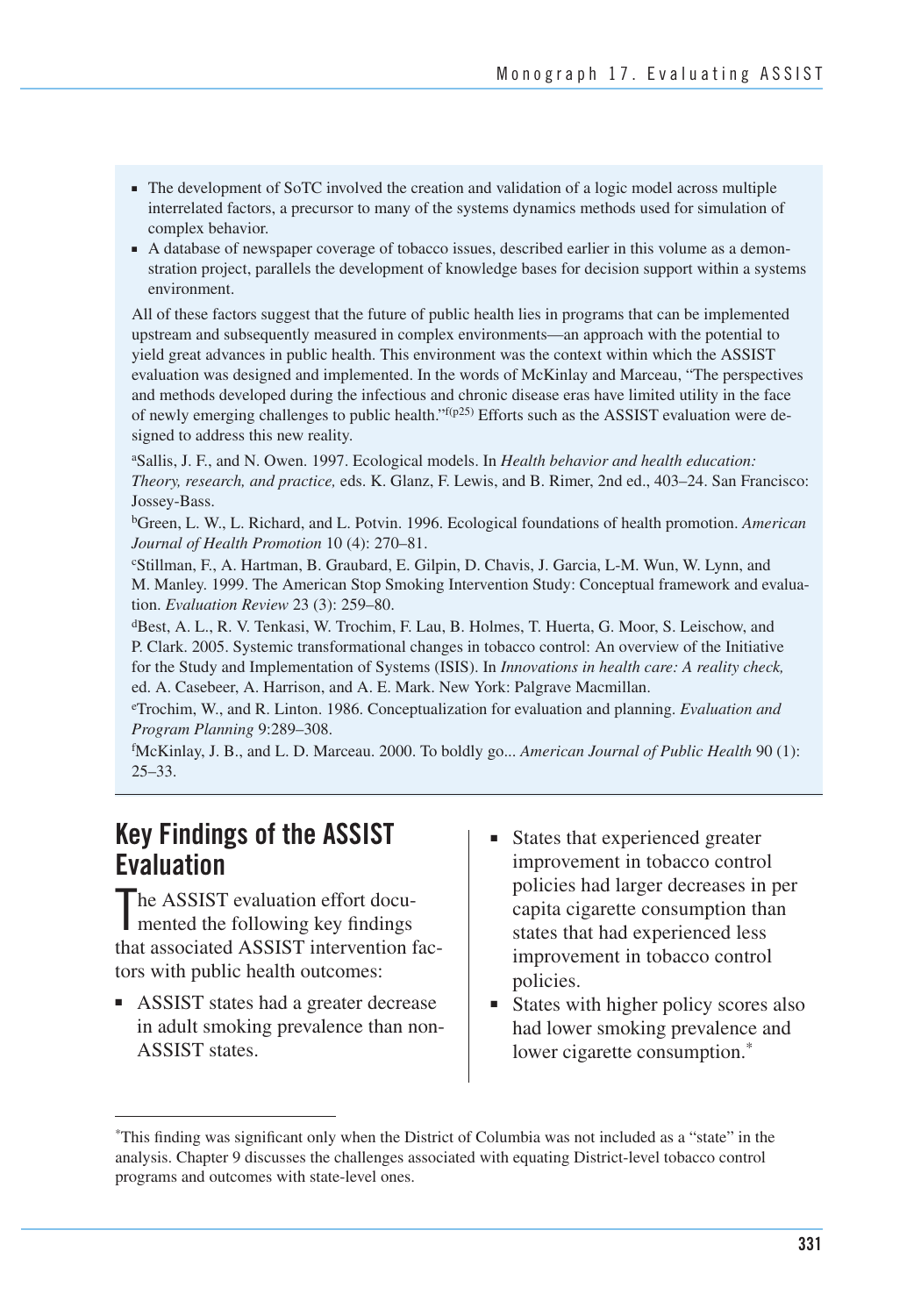- States with greater "capacity," or ability to implement tobacco control activities—such as states with highly functioning tobacco control infrastructures in the health department, staff experience in tobacco use control and prevention, and strong interagency and statewide relationships—had lower per capita cigarette consumption.
- The cost-effectiveness of ASSIST the cost per life-year gained compares favorably with other accepted preventive public health interventions.

Appendix 11.A summarizes several major findings of the ASSIST evaluation. It includes ASSIST versus non-ASSIST state means and standard errors for smoking prevalence rates and IOI scores at baseline and at the end of ASSIST (1999), along with SoTC scores for 1999. The appendix also includes the same information for each of the 50 states and the District of Columbia.

# **What Do These Results Mean?**

The results from the ASSIST evalua-<br>tion provide evidence that investment I tion provide evidence that investment in state tobacco control programs that focus on strong tobacco control regulations and policies is an effective strategy for reducing tobacco use. The small but statistically significant differences in the reduction of adult smoking prevalence in ASSIST states, when applied on a population basis, could be expected to have a large impact on the public's health. If all 50 states and the District of Columbia had implemented ASSIST, there would

have been approximately 1,213,000 fewer smokers nationally.

States with stronger tobacco control policies also had larger decreases in per capita cigarette consumption. This suggests that policy-focused tobacco interventions can have a strong and sustained effect on the number of cigarettes smoked. More recent analyses support the effectiveness of policy interventions to decrease tobacco use. Smokefree workplace policies have been associated with reduced daily cigarette consumption,  $6-8$  higher quit rates,  $8-10$ lower smoking prevalence rates, <sup>6,7,9,10</sup> and longer sustained cessation.10 Although policy efforts take time, they can bring about major changes in social norms, including smoking behavior.

The ASSIST evaluation went beyond simply reporting aggregate serial trend data; it is the first such study to link these outcomes to tobacco control program components. This linkage was accomplished by systematically assessing states' capacities to implement tobacco control programs and determining how these capacities were related to smoking prevalence and cigarette consumption. The ASSIST evaluation was the first time that state capacity for tobacco control was measured and subsequently associated with decreased tobacco use. States with stronger infrastructures or capacities (ability to implement tobacco control activities) had lower per capita cigarette consumption, serving as evidence that when tobacco control programs are strong and well supported, a decrease in the amount of smoking can be achieved.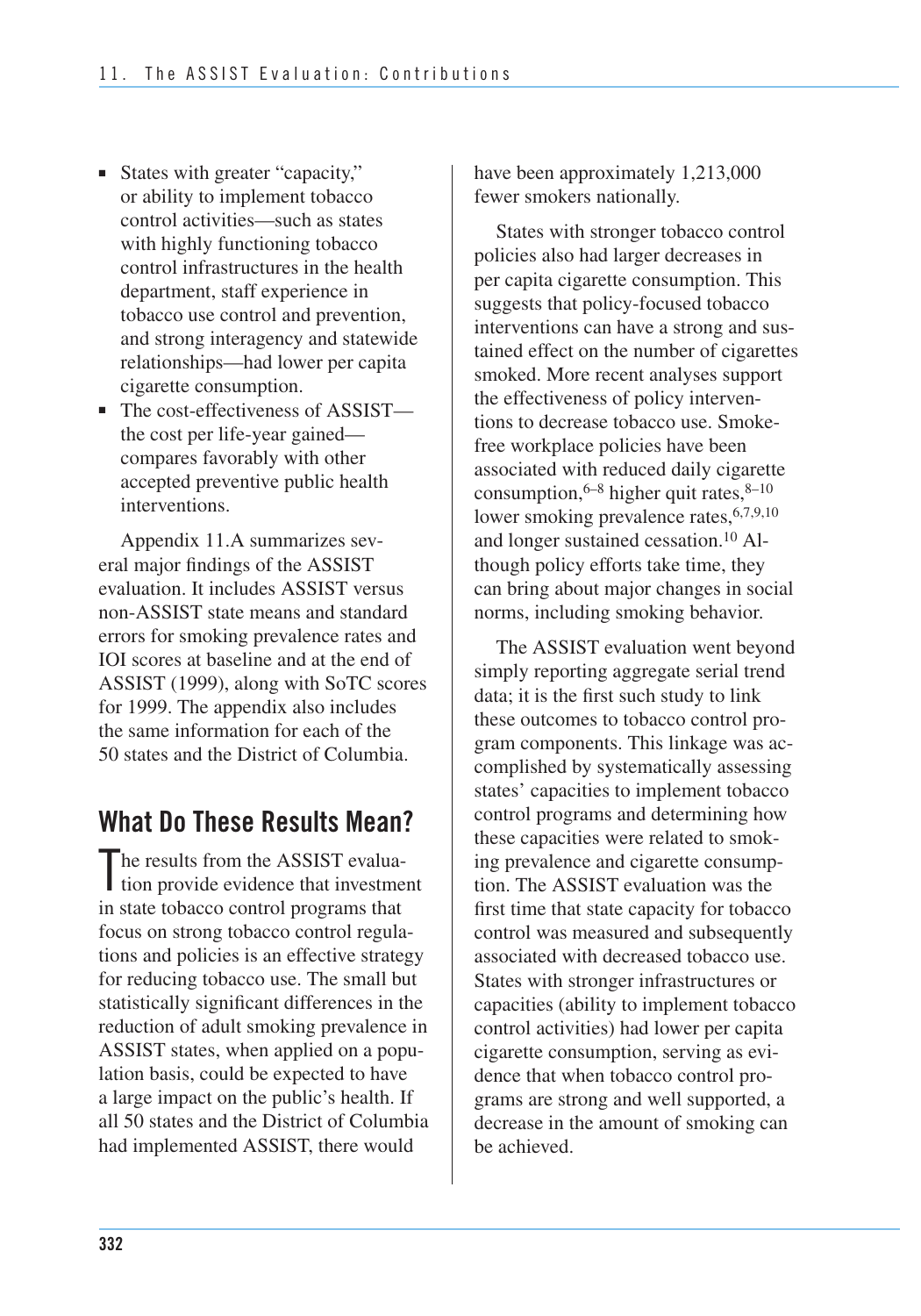#### **Measuring Capacity**

The ASSIST evaluation was the first time that the components of the tobacco control infrastructure at the state level had been defined and its capacity (its ability to perform or produce) successfully measured and subsequently linked to outcomes within a conceptual model.<sup>a</sup> Including capacity in the evaluation model was essential because one of the major legacies of ASSIST was the creation of "an evolving infrastructure for implementing comprehensive tobacco prevention and control initiatives" (see Monograph 16, chapter 11, p. 480). This infrastructure provides the capacity to conduct modern tobacco use prevention and control efforts.

Both before and since the ASSIST evaluation, a large body of literature has accumulated regarding developing capacity for public health efforts.<sup>b,c,d,e,f,g,h,i</sup> However, at the time of the ASSIST evaluation, there were few published papers on measuring capacity, and those studies were mainly at the community level.<sup>j</sup> Since the ASSIST evaluation, the literature on measuring capacity has grown. Currently researchers have documented measures for capacity components including leadership, $\frac{k}{n}$  coalitions,  $\frac{1}{n}$  and interagency relationships.<sup>n,o,p</sup> Evaluating changes in capacity will be especially important as tobacco use prevention and control programs face funding shortages, which in some states have resulted in the elimination of many program activities<sup>q</sup> and in measurable threats to capacity, including weakened interagency relationships.<sup>r</sup> Maintaining capacity for tobacco control—including a sufficient number of skilled staff and strong interagency relationships—has been identified as key to continuing gains in tobacco use prevention and control goals.<sup>s</sup>

aStillman, F. A., A. M. Hartman, B. I. Graubard, E. A. Gilpin, D. M. Murray, and J. T. Gibson. 2003. Evaluation of the American Stop Smoking Intervention Study (ASSIST): A report of outcomes. *Journal of the National Cancer Institute* 95 (22): 1681–91.

bJensen, M., and W. Meckling. 1976. Theory of the firm: Managerial behaviour, agency costs, and ownership structure. *Journal of Financial Economics* 3:305–60.

cRoper, W. L., E. L. Baker, W. W. Dyal, and R. M. Nicola. 1992. Strengthening the public health system. *Public Health Reports* 107:609–15.

dMeissner, H. I., L. Bergner, and K. M. Marconi. 1992. Developing cancer control capacity in state and local public health agencies. *Public Health Reports* 107:15–23.

eSchwartz, R., C. Smith, and M. A. Speers. 1992. Capacity-building resource needs of state health agencies to implement community-based cardiovascular disease prevention programs. *Journal of Public Health Policy* 14:480–94.

f King, L., and M. Wise. 2000. Building capacity for public health. *New South Wales Public Health Bulletin* 11:1–2.

gBeaglehole, R., and M. R. Dal Poz. 2003. Public health workforce: Challenges and policy issues. *Human Resources for Health* 1:4.

hPotter, C., and R. Brough. 2004. Systemic capacity building: A hierarchy of needs. *Health Policy and Planning* 19:336–45.

i Gonzalez-Block, M. A. 2004. Health policy and systems research agendas in developing countries. *Health Research Policy and Systems* 2:6.

j Goodman, R. M., M. A. Speers, K. McLeroy, S. Fawcett, M. Kegler, E. Parker, S. R. Smith, T. D. Sterling, and N. Wallerstein. 1998. Identifying and defining the dimensions of community capacity to provide a basis for measurement. *Health Education and Behavior* 25:258–78.

kLempa, M., R. M. Goodman, J. Rice, and A. B. Becker. Forthcoming. Development of scales measuring the capacity of community-based initiatives. *Health Education and Behavior.*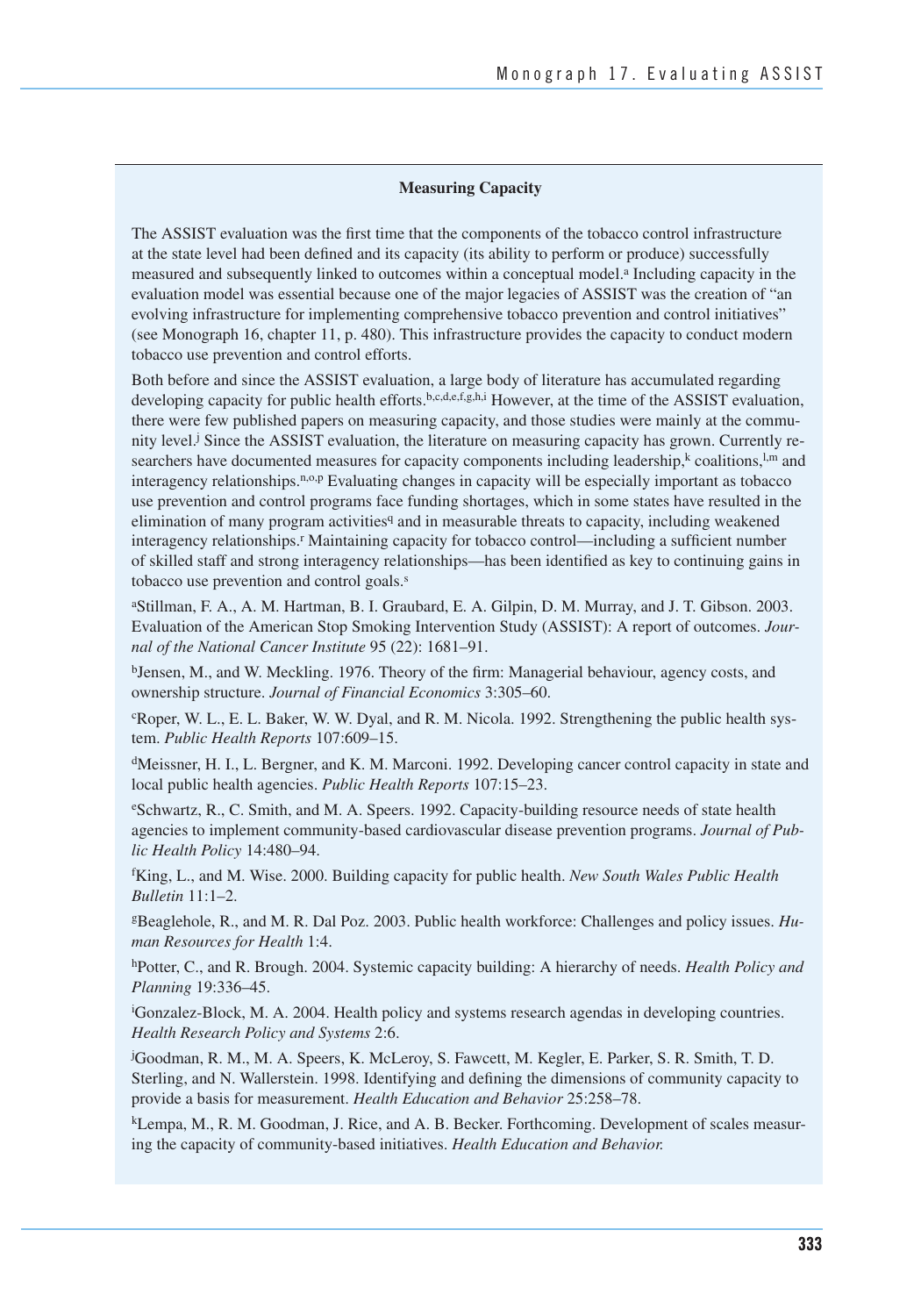l Berkowitz, B. 2001. Studying the outcomes of community-based coalitions. *American Journal of Community Psychology* 29:213–27.

mGranner, M. L., and P. A. Sharpe. 2004. Evaluating community coalition characteristics and functioning: A summary of measurement tools. *Health Education Research* 19:514–32.

nProvan, K. G., and H. B. Milward. 2001. Do networks really work? A framework for evaluating public sector organizational networks. *Administration Review* 61:400–09.

oProvan, K. G., M A. Veazie, N. I. Teufel-Shone, and C. Huddleston. 2004. Network analysis as a tool for assessing and building community capacity for provision of chronic disease services. *Health Promotion Practice* 5 (2): 174–81.

pKrauss, M., N. Mueller, and D. Luke. 2004. Interorganizational relationships within state tobacco control networks: A social network analysis. *Preventing Chronic Disease* 1 (4): A08.

qHamilton, W. L., C. N. Rodger, X. Chen, T. K. Njobe, R. Kling, and G. Norton. 2003. Independent evaluation of the Massachusetts Tobacco Control Program. Eighth Annual Report. January 1994-June 2001. http://www.mass.gov/dph/mtcp/reports/2002/abt8th.htm.

r Center for Tobacco Policy Research. 2004. Florida's challenge to maintain its tobacco control program: A rapid response report about Florida's tobacco control program. http://ctpr.slu.edu/documents/ FLRRR.pdf.

s Center for Tobacco Policy Research. 2004. Turning the tide: North Carolina's tobacco prevention and control efforts. http://ctpr.slu.edu/documents/NCRRR.pdf.

A subsequent cost-effectiveness analysis (see chapter 10) confirmed that the ASSIST interventions were economically competitive with other population-level interventions as well as with intensive individual interventions.

### **The Legacy of the ASSIST Evaluation**

ASSIST was a quasi- or natural experiment, not a randomized experiment and, as such, presented the evaluation challenges described earlier in this chapter: states were not randomly selected for the evaluation; implementation standardization was not a core feature of ASSIST; ASSIST targeted a much larger and more diverse population than any previous community-based intervention; and other tobacco control initiatives,

such as SmokeLess States and the Initiatives to Mobilize for the Prevention and Control of Tobacco Use (IMPACT), were fielded during the ASSIST period. In addition, the number of "observations" (states) to be evaluated placed statistical restrictions on how many factors could be included in the analyses.

ASSIST also epitomized Rogers's "diffusion of innovation." "Diffusion is the process by which an innovation is communicated through certain channels over time among the members of a social system."<sup>11(p115)</sup> Diffusion studies describe trends of successive or sequential adoption of programs or policies. ASSIST practices were diffused formally and informally into all 50 states and the District of Columbia. The ASSIST coordinating center held 17 national training workshops—information exchanges and conferences where strategy, technology,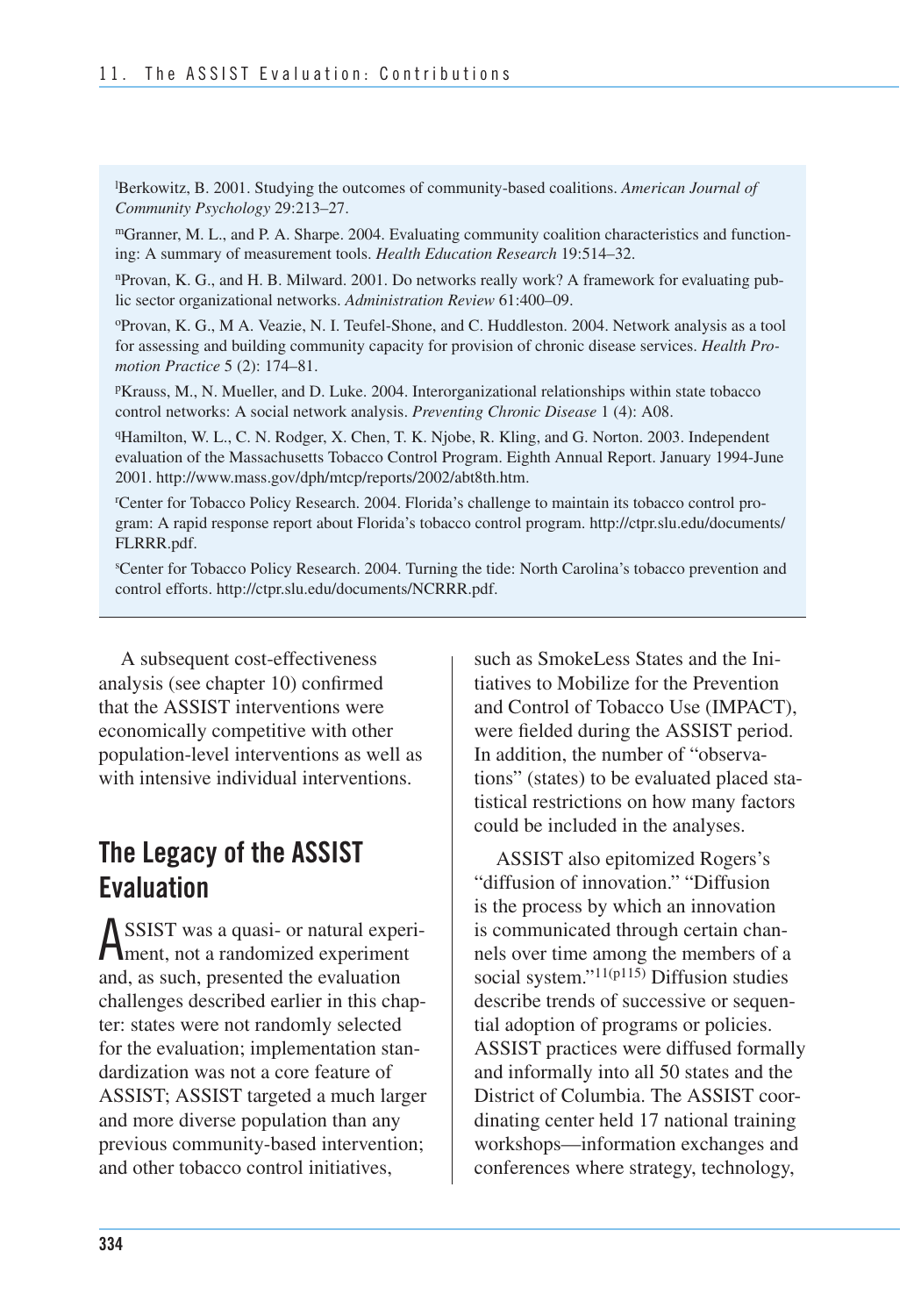resources, and technical assistance were shared. Although some of these events were limited only to ASSIST states, non-ASSIST states were included in others, including the first national tobacco control conference meeting in 1997. In this way diffusion occurred both between ASSIST states and consequently into non-ASSIST states.

Stillman et al.<sup>12</sup> provide an early indication that these new and effective techniques diffused into non-ASSIST states, resulting in changes subsequently associated with decreases in tobacco use. ASSIST states had greater increases in IOI scores, a measure of tobacco control policy implementation, than non-ASSIST states only in the first years of the program, 1993 through 1994. Thereafter, IOI scores increased for both groups of states at a similar rate (see chapter 9, figure 9.3).

 chapter 3), state tobacco dependence (see chapter 6), and exposure to tobacco The ASSIST evaluation legacy includes the successful development of several new measures, including the TUS-CPS, and methods and measures to track legislative change (see on tobacco growing and manufacturing control programs (SoTC, chapter 2). The legacy also includes substantial progress on other measures. These include methods and measures to track changes in media coverage of tobacco control topics (chapter 7) and tobacco industry actions that counter public health programs (chapter 8).

A number of the components created for the ASSIST evaluation have been institutionalized at the national level. NCI

also continues to sponsor the TUS-CPS, a key source of national- and state-level data on smoking and other tobacco use.<sup>13</sup> NCI also continues to support the update of two legislative indices developed under the ASSIST evaluation—the extensiveness of state tobacco control laws related to youth access to tobacco and clean indoor air.14 The SmokeLess States initiative adopted the ASSIST evaluation conceptual framework, including the media coverage of tobacco control issues, policy scores, and the Strength of Tobacco Control. The Robert Wood Johnson Foundation (RWJF) will continue to support administration of the SoTC survey in 2006 and 2008.

In addition to new data collection methods and systems, the ASSIST evaluation informed and influenced changes in how states evaluate their tobacco control programs. These changes include a move toward evaluating programs in context,  $15,16$  linking state and local  $data$ ,<sup>17</sup> and accounting for factors such as the state political environment<sup>18</sup> and tobacco industry activities.19–25

Likewise, the sequential process of change depicted in the ASSIST evaluation conceptual model endures as the basis for current tobacco use prevention and control programs. This process and its components and measures are represented in the evidence-based logic models of the three goal areas for the Office on Smoking and Health at the Centers for Disease Control and Prevention26,27 and are the basis for the current SmokeLess States evaluation.28 Research has continued to support the causal relationships between components of the conceptual model. This research includes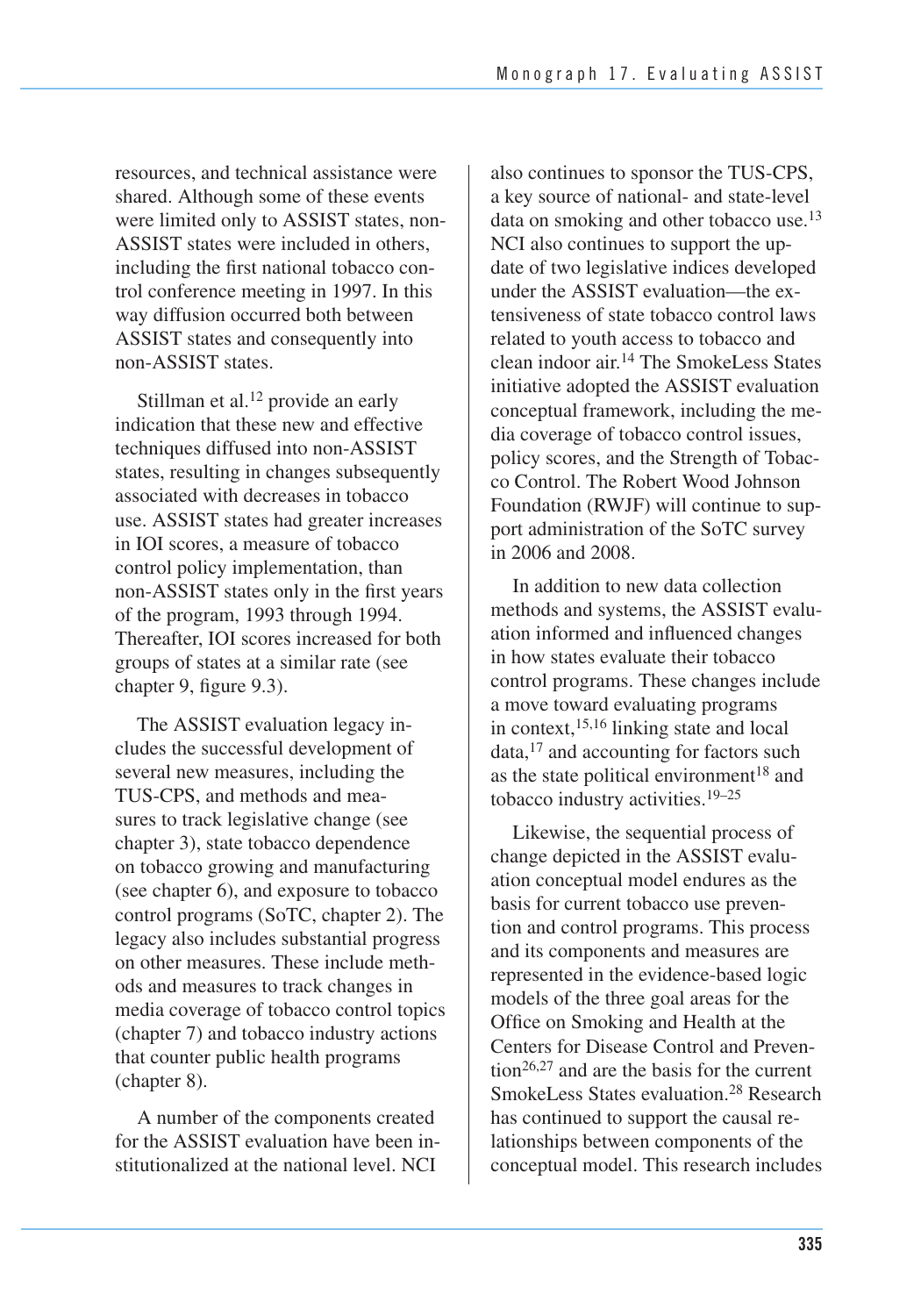analyses of media coverage29–35 and policy outcomes.36,37

Research on tobacco industry efforts to counter public health initiatives has grown since the ASSIST evaluation, and initiatives such as the digital tobacco industry library at the University of California San Francisco<sup>38</sup> have made searching and obtaining these documents significantly more reliable and productive. Although an analysis of Tobacco Institute budgets was funded by NCI for the ASSIST evaluation,  $39$  these budgets were not comprehensive and could not be used to consistently measure these efforts across all states. In addition, the budgets were available only until 1997. Despite these significant advances in document accessibility, the successful documentation of tobacco industry efforts to thwart ASSIST<sup>40</sup> (see Monograph 16, chapter 8), and the progress made toward a measure of protobacco efforts (see chapter 8, this monograph), publicly available data (at both the federal and state level) for such a score remain difficult to standardize at the state level. Developing this score remains a challenge for future research.

 The ASSIST evaluation legacy in- cludes the tools to measure the milestones and upstream markers of success that al- low researchers and practitioners to docu- ment the presence, outcomes, and benefits of tobacco control initiatives. Building on the ASSIST evaluation legacy and addressing the remaining challenges in tobacco control will require a long-term commitment. The following section describes some potential approaches to en-sure that this commitment is met.

# **The Future of Tobacco Control**

 he ASSIST evaluation provided evi-The ASSIST evaluation provided evidence that the "blueprint" for tobacco control detailed in NCI Smoking and Tobacco Control Monograph  $1^{41}$  and implemented for ASSIST was feasible and effective and that the sequential pro- cesses of change described were valid. Much still needs to be changed—policies that do not protect people from second- hand smoke; low taxes on tobacco prod- ucts that keep them affordable; barriers to effective cessation aids that help smokers quit; and tobacco product advertising that promotes these products as attractive and normative, and minimizes their risk. Despite continued progress toward these changes, in early 2005 adult smoking prevalence was 20.9%, and reaching the U.S. Surgeon General's *Healthy People 2010* 42 goal of reducing adult smoking prevalence in the United States to 12% by 2010 appears unlikely.<sup>43,44</sup>

Renewed progress toward these goals requires a better understanding of the magnitude of interventions, the relative contributions of their program components, and their impact on at-risk populations.45 This better understanding will come from new surveillance and methodological strategies that can delineate the biological, behavioral, and social influences underlying tobacco use, with emphasis on groups that exhibit health-related disparities. These new surveillance measures should include the environmental factors that lead to tobacco experimentation and subsequent addiction, and expanded data on attitudes and beliefs about "smoke-free" accommodations and workplaces. As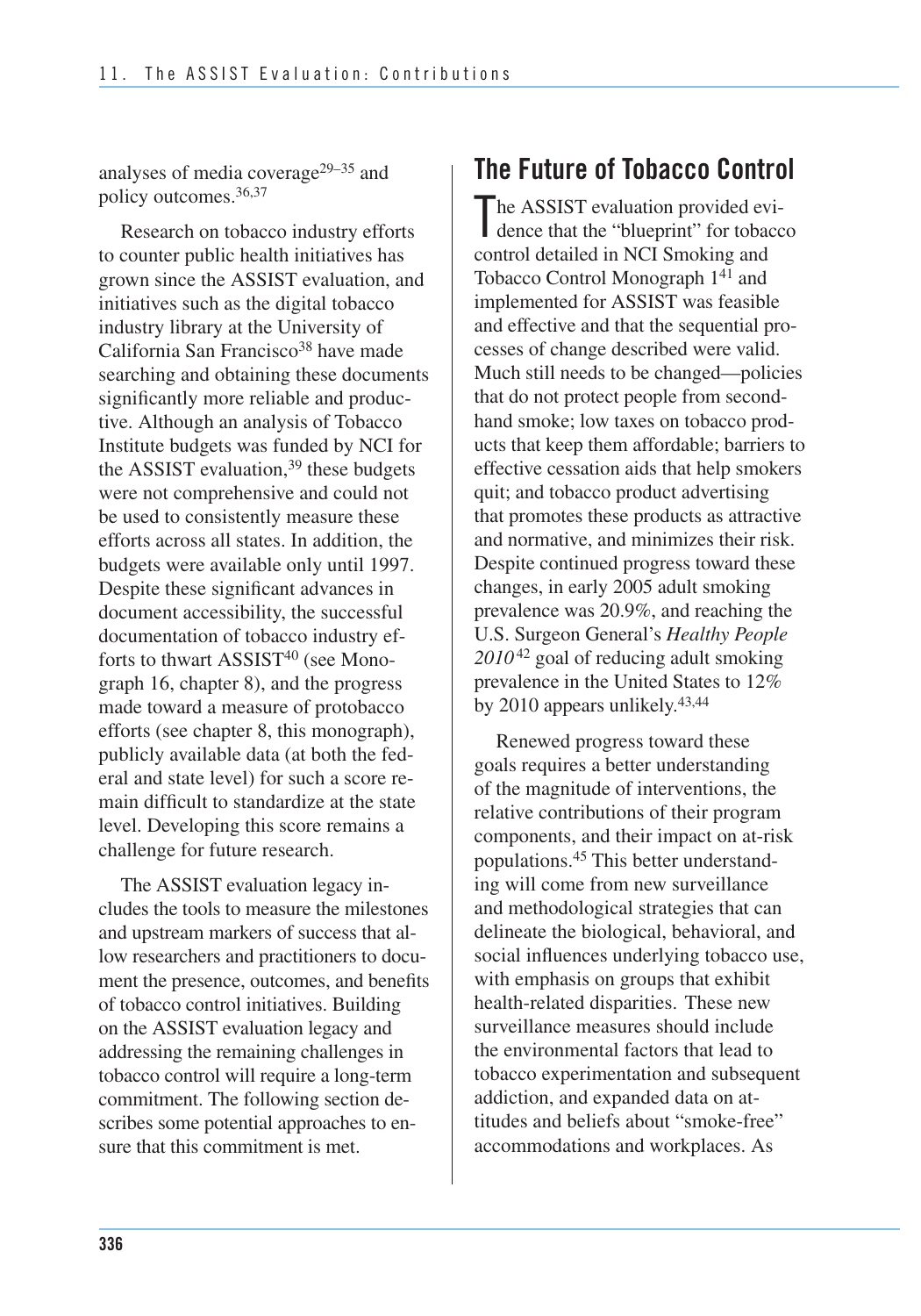tobacco control initiatives increasingly move to the state and local levels, we need to expand capabilities to monitor the dissemination, quality, and outcomes of those efforts. The TUS-CPS tobacco use questionnaire should be modified to incorporate new measures of tobaccouse behaviors, and new supplements should be commissioned to cover new and emerging areas of importance.

Data are currently being collected by multiple entities: individual states collect data,15,17,46–50 research groups such as the Center for Tobacco Policy Research<sup>51</sup> and ImpacTeen<sup>52</sup> collect data, and the federal government collects data. These data are used for individual state evaluations, evaluations of initiatives (e.g., SmokeLess States), and monitoring of individual factors (e.g., prevalence). However, national leadership is needed to engage stakeholders and build a comprehensive surveillance plan at the federal level. A comprehensive tobacco control surveillance network could begin

to integrate available data, help create a more comprehensive data system that could track state tobacco control program development, help in the observation of patterns, and provide the essential data needed to test effectiveness at the societal level. These data could be used to assess all of the different tobacco control programs in the United States and would be useful for ranking states and reporting on their progress.

 In addition, new public access data- bases need to be established to make these critically important state-level factors available to federal and other researchers. These data would greatly ex- pand the current capacity of states to eval- uate their own tobacco control programs. Such data would also help researchers develop more comprehensive models to document the relationships between the factors that promote or impede tobacco use, and ultimately establish an associa- tion between these factors and reduction in the tobacco-related cancer burden.

#### **Key Questions for Tobacco Control**

 Tobacco control efforts must continue to address different types of questions, and to do so will require different but overlapping data as well as different methods. For example, program administrators at the state, local, and national levels want to know the optimal mix of interventions and funding levels to reduce the burden of tobacco use. This is extremely important because funding for tobacco control is currently decreasing and program administrators must make important decisions concerning the health of their populations. The key issues are how effective interventions are in terms of magnitude of change, relative contribution of program components, and relative impact for different target populations:

- Do specific components matter in the real context?
- How do we translate clinical trial results into other, less controlled, settings?
- What should a practitioner do in his or her state?
- Has the program been implemented effectively?
- Does the cost effectiveness of this program compare favorably with other interventions?
- Are trends moving in the anticipated directions?

It is also important to understand the research resources needed to provide support to answer these important questions.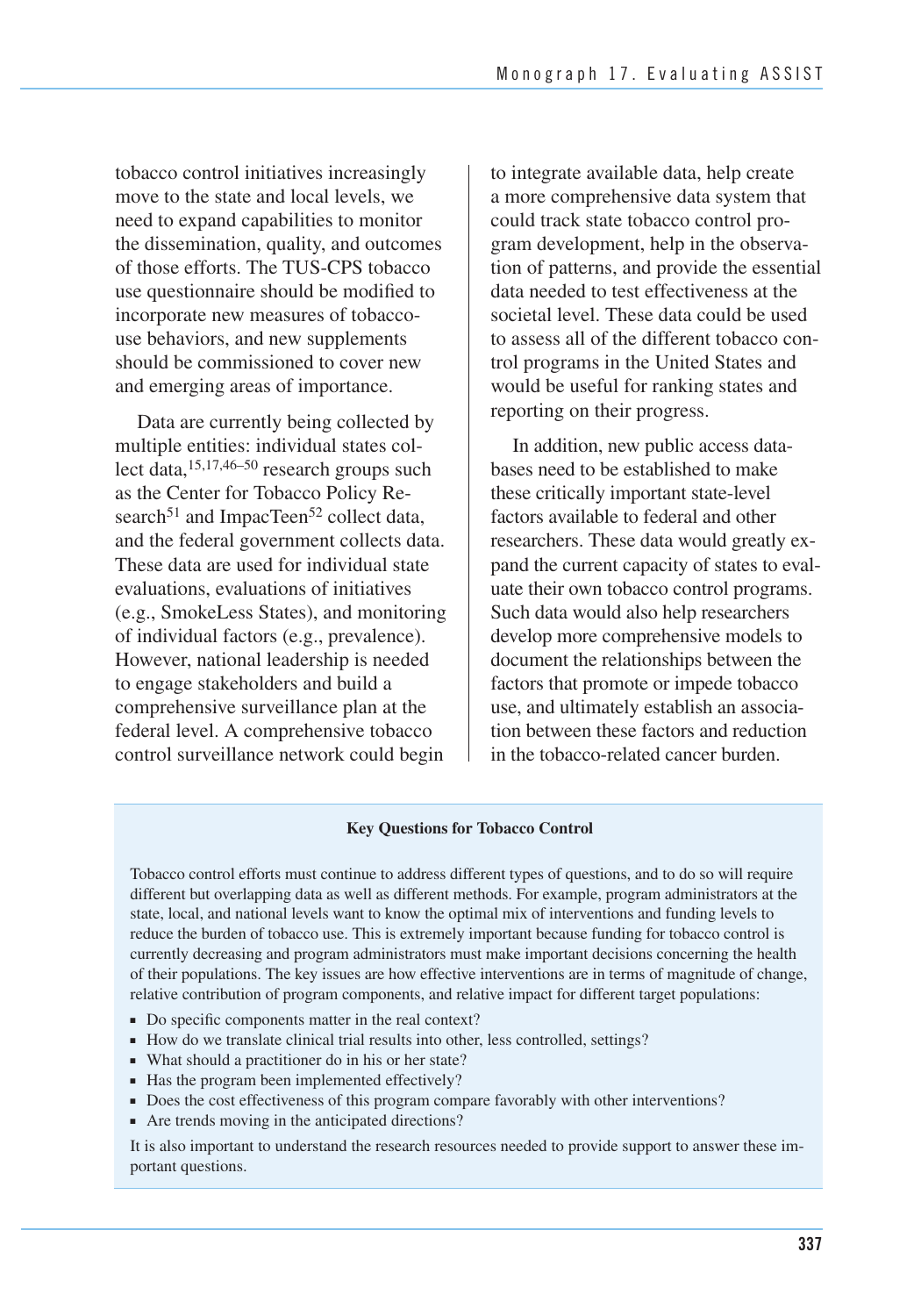Finally, sufficient funding for tobacco use prevention and control is necessary for continued progress in reducing tobacco use. Recent reductions in funding represent one of the greatest threats to the capacity that ASSIST built. Only four states (Colorado, Delaware, Maine, and Mississippi) funded their programs in fiscal year 2005 at even the minimal levels recommended by the Centers for Disease Control and Prevention. Preliminary evidence suggests that as a result fewer mass media campaigns have been fielded and that decreases in youth smoking have stalled.<sup>53</sup>

# **Using the ASSIST Evaluation Approach for Other Public Health Initiatives**

n 1991, the ASSIST focus on chang-<br>ing the social environment of smoking n 1991, the ASSIST focus on changto address what is an individual behavior—smoking—was a revolutionary concept.54 Today, this approach is being applied to our nation's most pressing health risk behaviors. For example, environmental factors that promote cardiovascular disease have been identified, as have potential environmental interventions to modify them.55–57 However, cardiovascular disease and obesity share behavioral determinants with environmental influences—physical activity and food intake—and the majority of the research in these areas has focused on obesity. While some research on obesity addresses genetic and individual influences, much of the current research focuses on the interactive environmental determinants of food intake and physical activity.58–81 The comprehensive tobacco use prevention and control model has been identified as an appropriate guide to obesity prevention,82 and tobacco control researchers will recognize many current themes in the obesity research; policy change can be used to address both environmental determinants of overeating and underexercising,69,75,81,83 comprehensive models need to be articulated so that interventions can be implemented,  $84$ and states need capacity to deliver these interventions and monitor their effects.83

The ASSIST evaluation strategy is extremely relevant to the analysis of these so-called "new public health" programs. These large-scale, nonrandomized studies are better assessed by a real-world perspective that moves beyond the study of risk factors and interventions directed solely at changing the behavior of individuals. Evaluations of large-scale studies historically focus on analytical techniques at the expense of study design. For example, community intervention trials in cardiovascular disease and evaluations of state interventions suggest that similar to tobacco use control and prevention interventions, realistic effects are modest changes, over a long time frame, that are difficult to distinguish from secular trends. These programs would also benefit from continuous data collection that includes upstream factors such as infrastructure, policies, and program components.

 If public health interventions continue to address complex social phenomena, they will, like ASSIST, require more sophisticated evaluation designs: A tradi- tional before-and-after comparison group design with the intervention represented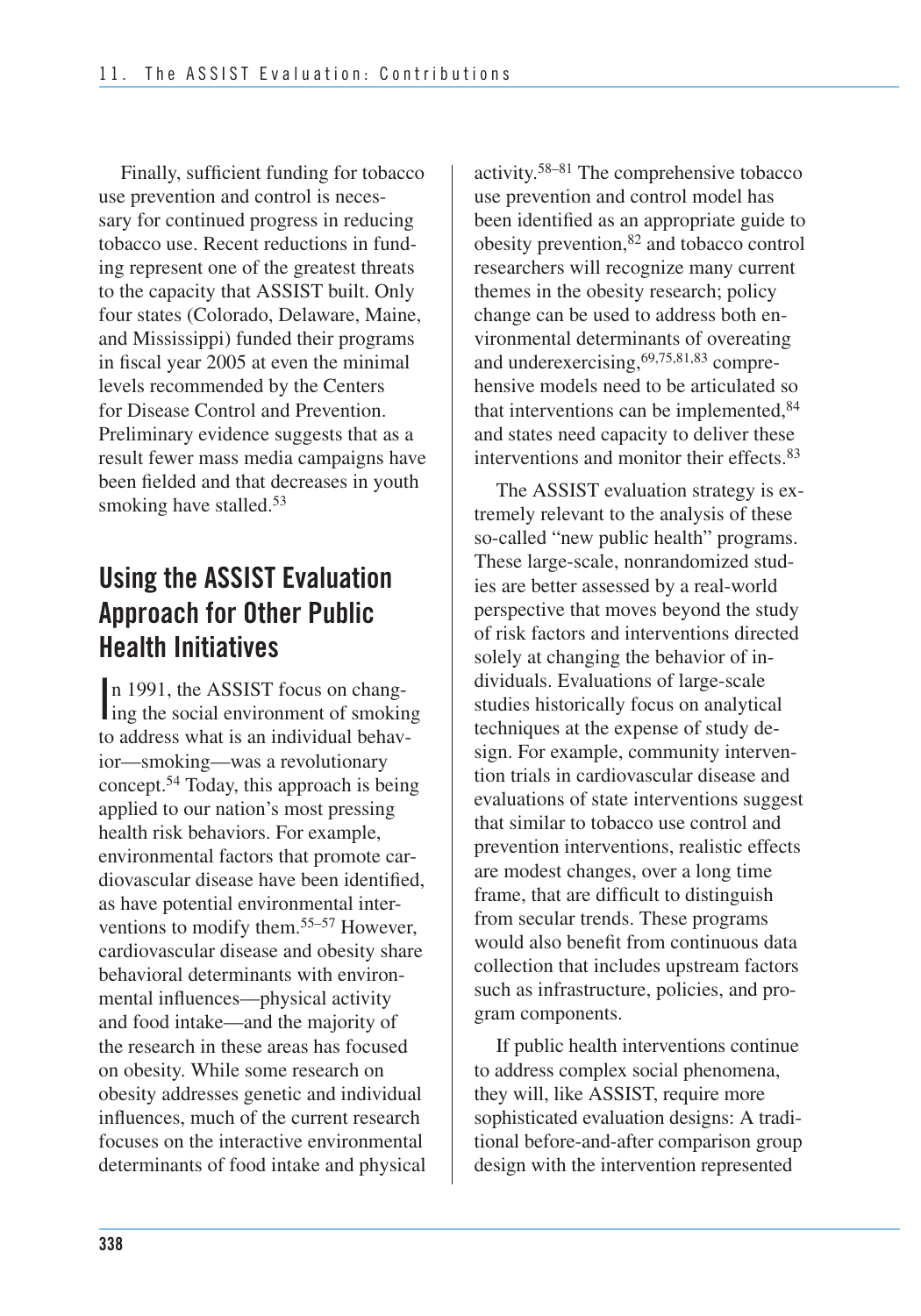by a single variable is inadequate in this context and would surely mask impor- tant effects. Studies of social phenomena must go beyond the "black box ap- proach," in which the focus is only on the outcome and the inner processes are hidden. Most studies relate exposures to outcomes without actually describing the process used to achieve their stated goals.

This need mirrors a growing systems view of the world, where outcomes cannot just be described by cause-and-effect observation from simple logic models. As our ability to model increasingly complex phenomena grows, we are finding that the interrelationship and feedback between factors have an increasing role in outcomes—from general cases of how behavior leads to unintended outcomes, to specifics such as how the countervailing efforts of the tobacco industry affect interventions like the ASSIST project. This trend points to the need for evolving, dynamic models of behavior as well as an evaluation methodology that links these dynamic factors to measurable outcomes.

Tobacco use, like many of our current public health challenges, is a complex societal problem that involves individual behavioral factors, economic factors, political factors, and sociocultural factors, as well as vested interests of U.S. and transnational corporations. Successful public health interventions must continue to focus on development of appropriate public health policies, as well as educating governments to take appropriate steps to protect their populations. This is clearly stated by McKinlay and Marceau85(p29) in their article "To Boldly Go…": "The success of public health in

the 21st century, especially interventions at the level of social policy, will depend in large part on the role of the state."

# **Summary**

The ASSIST evaluation effort broke<br>new ground on several fronts. It pro new ground on several fronts. It provided (1) a rigorous, validated assessment of a large-scale, upstream tobacco control initiative with interventions that led to successful outcomes in tobacco consumption; and (2) evidence that specific factors affect tobacco prevalence. It serves as a model that can be used to guide future evaluation efforts in evidence-based public health, which by nature does not always lend itself to the randomized controlled trial model used in other areas, such as medicine.

Perhaps most important, this evaluation helped establish the broader legitimacy of upstream public health interventions, using tobacco control as a proof of concept. Tobacco use remains the country's leading cause of preventable death, despite substantial reductions in individual use of tobacco in the decades since the release of the first Surgeon General's Report on smoking and health in 1964. In the eyes of many public health professionals, our best hope for significant further reductions in the disease burden of tobacco is encompassed in the quote from McKinlay and Marceau<sup>1</sup> that begins this chapter and points us beyond the traditional public health focus on individual behavior, toward upstream measures that take place at a societal level. The ASSIST project and its subsequent evaluation served as important milestones in validating the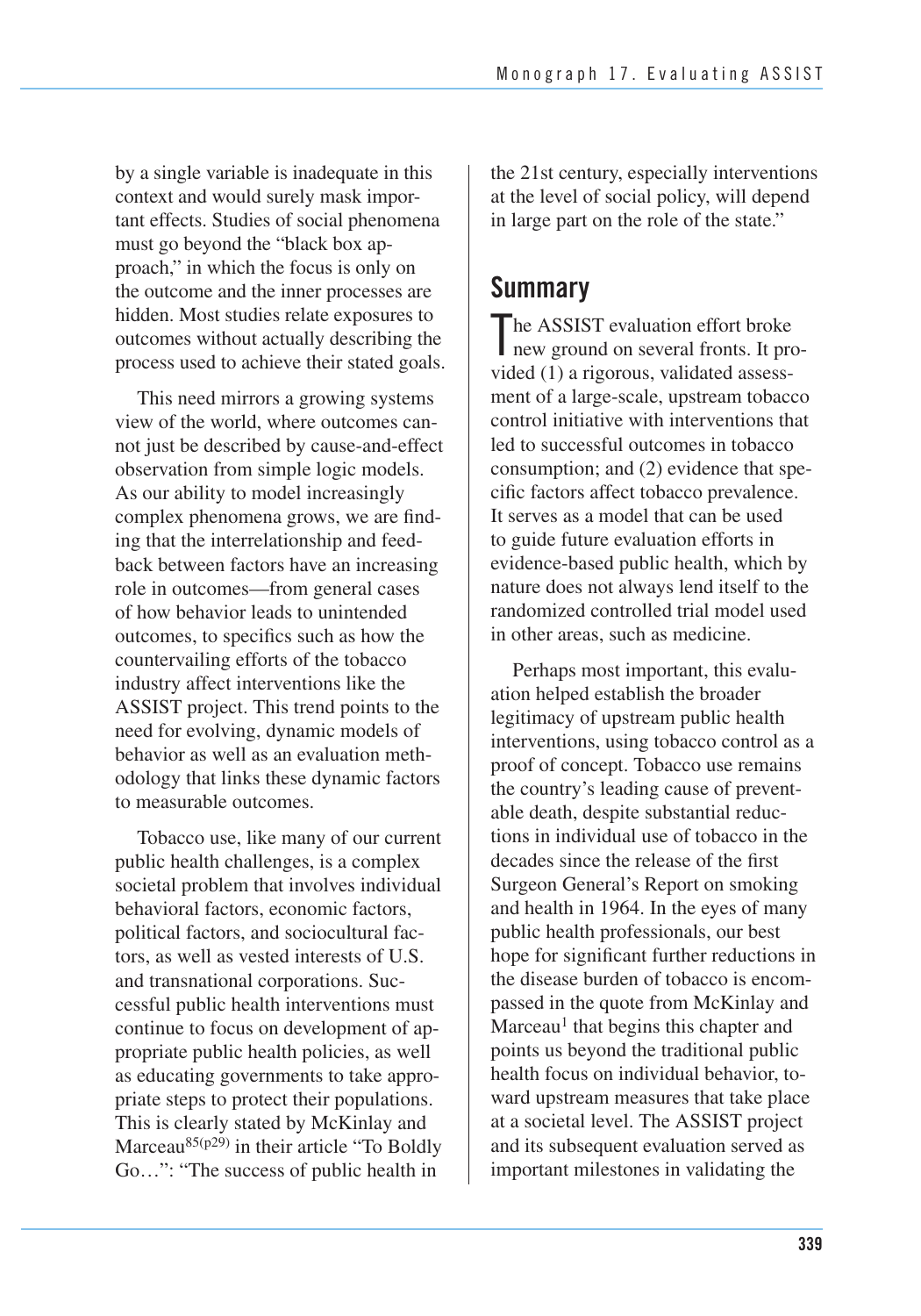hypothesis that the key to a smoke-free society is an environment where smoking is viewed as non-normative.

Upstream measures are seen as a fairly recent trend in tobacco control (the early discussions leading to the ASSIST project took place in the late 1980s), yet in many ways these efforts also connect with the original activism of early public health efforts to confront death and disease. From the yellow fever epidemic of the early nineteenth century, which was managed in part by policy measures ranging from ship inspections to citywide quarantines,86 to John Snow's intervention against contaminated water sources in nineteenth-century London,<sup>1</sup> to social activist Jacob Riis's call in the early twentieth century to pass laws affecting New York City tenement life,87 there is a direct link to modern-day, upstream interventions such as cleanair laws and restrictions on tobacco advertising. Moreover, most of these efforts were opposed by the same kinds of powerful social forces discussed in the preceding section. This means, in a very real sense, that history is teaching us once again that a move toward upstream public health efforts requires a new approach to implementation and evaluation, from a purely scientific examination of causes and effects, to a living, breathing process that evolves as a system.

Both ASSIST and its evaluation represent a growing trend within public health to move beyond its historical base of disease control and prevention into advocacy for policy and infrastructure changes that could drive more permanent and far-reaching changes in health

outcomes. Moreover, these projects represent a milestone within the broader area of evidence-based public health by not only funding promising interventions but also developing unique measures that correlate a composite dose level of intervention strength with outcomes in prevalence and consumption. In using a participatory, expert-based approach to develop and validate indirect criteria that were ultimately correlated to outcomes, the ASSIST evaluation effort made an important contribution to the measurement of tobacco control efforts and to the advancement of tobacco control as a discipline.

Looking to the future, the ASSIST evaluation represents a starting point for further research into the refinement and evolution of its own criteria, based on factors such as the interplay between tobacco control constructs (resources, capacity, and efforts) and countervailing forces such as the efforts of the tobacco industry. As such, it represents an important step toward a growing systems view of the world, which takes a more ecological approach to the dynamics of how public behavior and public health are changed. This, in turn, holds the promise that future public health efforts will result in a better quality of life for all people.

# **Conclusions**

 1. ASSIST was an ambitious, 8-year project designed to reduce tobacco use prevalence and consumption at the state level by changing the social, political, and media environment sur-rounding tobacco use. Its evaluation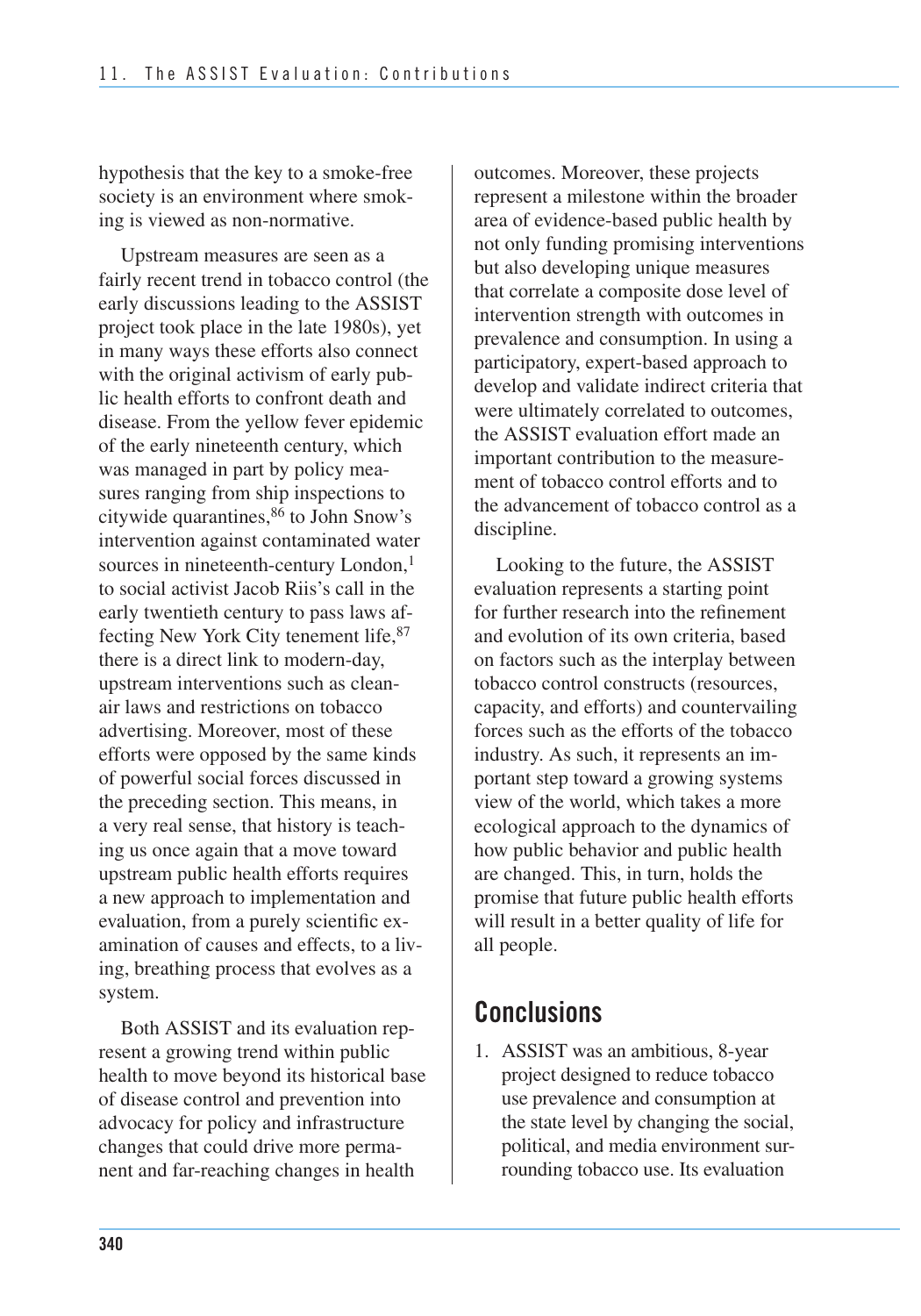required the assessment of a complex network of interventions, many of which became widely adopted in other states over the course of the project.

- 2. Originally designed as a state-bystate comparison of a demonstration project, the ASSIST evaluation methodology evolved to assess a broad range of upstream, population-level tobacco control practices and their outcomes. This effort eventually produced metrics such as the Strength of Tobacco Control index for statelevel tobacco control effectiveness and the Initial Outcomes Index for preliminary outcomes in policy and legislative issues, as well as promising efforts in areas such as tracking media coverage.
- 3. The ASSIST evaluation serves as a promising model for other complex,

population-level public health initiatives that do not fit other evaluation models such as randomized controlled trials.

- 4. The ASSIST evaluation established the effectiveness of the ASSIST interventions, including lower adult smoking prevalence in ASSIST states, greater decreases in per capita cigarette consumption in states with stronger tobacco control, and significant correlations between specific evaluation components and reductions in tobacco use.
- 5. Future directions in upstream tobacco control include improved data sources and evaluation metrics, stronger assessment of tobacco industry counterefforts, and a growing need to address tobacco control efforts from a systems perspective.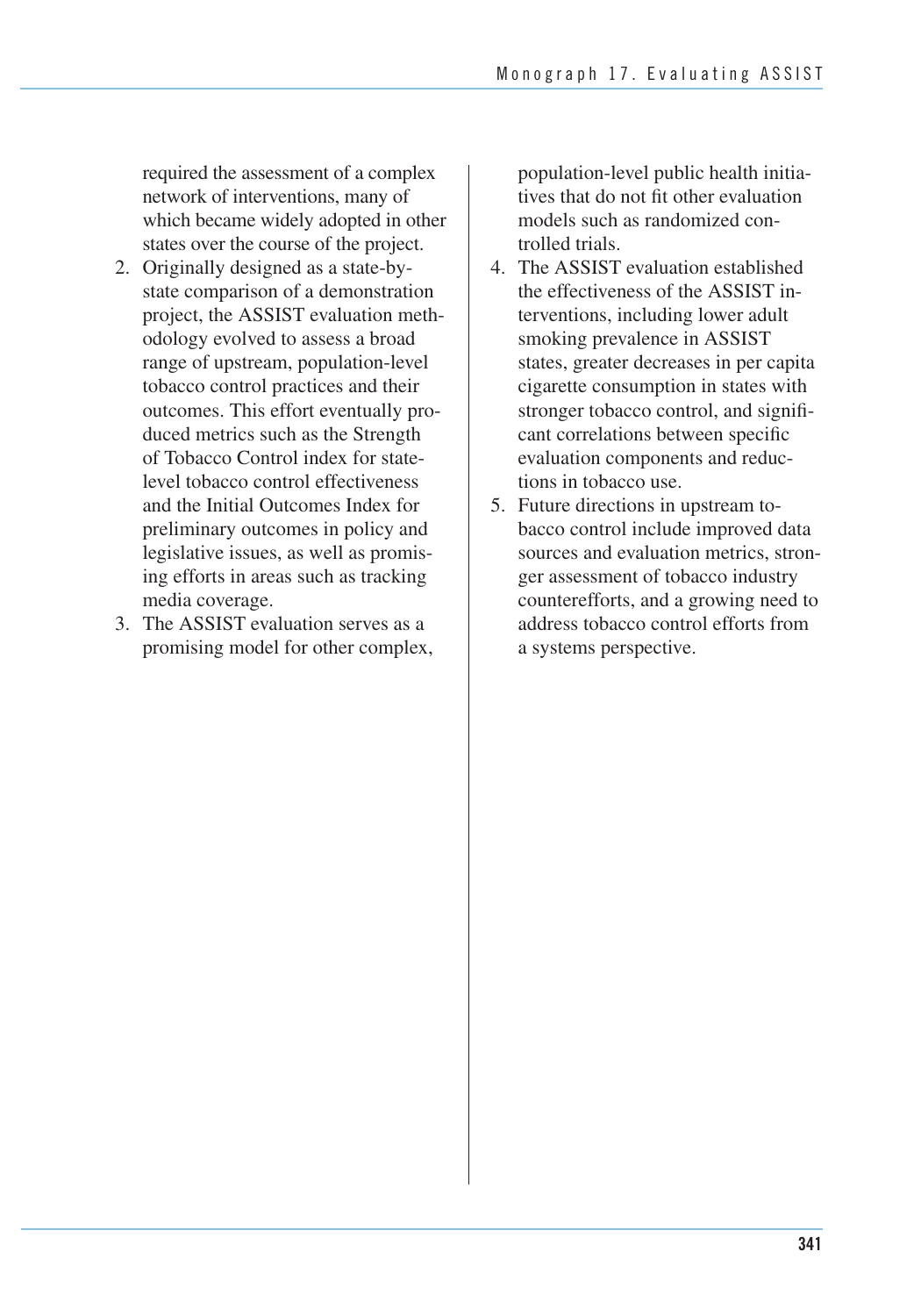Appendix 11.A. Crude Prevalence, Initial Outcomes Index (IOI), and Strength of Tobacco Control<br>Irelax (CaTO) List Crust

| Index (2016), Dy State |                                  |                                                     |                                  |                                                                             |                                                     |      |                                                                                                          |      |                                                               |      |                                               |      |                                          |      |
|------------------------|----------------------------------|-----------------------------------------------------|----------------------------------|-----------------------------------------------------------------------------|-----------------------------------------------------|------|----------------------------------------------------------------------------------------------------------|------|---------------------------------------------------------------|------|-----------------------------------------------|------|------------------------------------------|------|
|                        |                                  |                                                     | Prevalence (%                    |                                                                             |                                                     |      |                                                                                                          |      | $IOI (\%)$                                                    |      |                                               |      | SoTC $(\%)$                              |      |
|                        |                                  |                                                     |                                  |                                                                             | Final-                                              |      |                                                                                                          |      |                                                               |      | Final-                                        |      | Only at                                  |      |
| <b>States</b>          | <b>Baseline</b>                  | SE                                                  | Final                            | <b>SE</b>                                                                   | baseline                                            | SE   | Baseline                                                                                                 | SE   | Final                                                         | SE   | baseline                                      | SE   | final                                    | SE   |
| ASSIST                 |                                  |                                                     |                                  |                                                                             |                                                     |      |                                                                                                          |      |                                                               |      |                                               |      |                                          |      |
| Colorado               | 24.16                            | 96(                                                 |                                  |                                                                             |                                                     |      |                                                                                                          |      |                                                               |      |                                               |      |                                          |      |
| Indiana                | 27.81                            |                                                     |                                  |                                                                             |                                                     |      |                                                                                                          |      |                                                               |      |                                               |      |                                          |      |
| Maine                  | 28.52                            | 13835831450931589011263144<br>198483145093158901125 |                                  |                                                                             |                                                     |      |                                                                                                          |      | 2.75<br>1.42<br>5.63                                          |      |                                               |      |                                          |      |
| Massachusetts          | 21.40                            |                                                     |                                  |                                                                             |                                                     |      |                                                                                                          |      |                                                               |      |                                               |      |                                          |      |
| Michigan               |                                  |                                                     |                                  |                                                                             |                                                     |      |                                                                                                          |      | 6.64                                                          |      |                                               |      |                                          |      |
| Minnesota              | 27.20<br>25.11                   |                                                     |                                  |                                                                             |                                                     |      |                                                                                                          |      |                                                               |      |                                               |      |                                          |      |
| Missouri               |                                  |                                                     |                                  |                                                                             |                                                     |      |                                                                                                          |      |                                                               |      |                                               |      |                                          |      |
| New Jersey             |                                  |                                                     |                                  |                                                                             |                                                     |      |                                                                                                          |      |                                                               |      |                                               |      |                                          |      |
| New Mexico             | 26.24<br>20.38<br>23.99<br>21.52 |                                                     |                                  |                                                                             |                                                     |      |                                                                                                          |      |                                                               |      |                                               |      |                                          |      |
| New York               |                                  |                                                     |                                  |                                                                             |                                                     |      |                                                                                                          |      |                                                               |      |                                               |      |                                          |      |
| North Carolina         |                                  |                                                     |                                  |                                                                             |                                                     |      |                                                                                                          |      |                                                               |      |                                               |      |                                          |      |
| Rhode Island           | 26.93<br>23.20                   |                                                     |                                  |                                                                             |                                                     |      |                                                                                                          |      | 5.96<br>5.38<br>5.00 3.00 4.00<br>5.00 3.00 4.00<br>6.00 4.00 |      |                                               |      |                                          |      |
| South Carolina         |                                  |                                                     |                                  |                                                                             |                                                     |      |                                                                                                          |      |                                                               |      |                                               |      |                                          |      |
| Virginia               | 25.71<br>25.47                   |                                                     |                                  |                                                                             |                                                     |      |                                                                                                          |      | 1.44                                                          |      |                                               |      |                                          |      |
| Washington             | 24.14                            |                                                     |                                  |                                                                             |                                                     |      |                                                                                                          |      |                                                               |      |                                               |      |                                          |      |
| West Virginia          | 30.25                            |                                                     |                                  |                                                                             |                                                     |      |                                                                                                          |      | 8.45<br>1.77<br>4.68                                          |      |                                               |      |                                          |      |
| Wisconsin              |                                  |                                                     |                                  |                                                                             |                                                     |      |                                                                                                          |      |                                                               |      |                                               |      |                                          |      |
| Overall average        | 26.15<br>25.19                   |                                                     |                                  |                                                                             |                                                     | 0.33 |                                                                                                          | 0.60 |                                                               | 0.73 |                                               | 0.32 |                                          | 0.20 |
| Non-ASSIST             |                                  |                                                     |                                  |                                                                             |                                                     |      |                                                                                                          |      |                                                               |      |                                               |      |                                          |      |
| Alabama                |                                  |                                                     |                                  |                                                                             |                                                     |      |                                                                                                          |      |                                                               |      |                                               |      |                                          |      |
| Alaska                 | 25.74<br>27.61                   |                                                     |                                  |                                                                             |                                                     |      |                                                                                                          |      | $\frac{0.89}{0.55}$                                           |      |                                               |      |                                          |      |
| Arizona                | 22.37<br>28.73                   |                                                     |                                  |                                                                             |                                                     |      |                                                                                                          |      |                                                               |      |                                               |      |                                          |      |
| Arkansas               |                                  |                                                     |                                  |                                                                             |                                                     |      |                                                                                                          |      |                                                               |      |                                               |      |                                          |      |
| California             | 18.94                            | $0.74$<br>1.40<br>1.87<br>1.9<br>1.83<br>0.83       | 22.39<br>26.58<br>26.59<br>20.56 | $\begin{array}{c} 1.13 \\ 1.69 \\ 0.78 \\ 1.43 \\ 0.43 \\ 1.37 \end{array}$ | $-3.45$<br>$-0.92$<br>$-2.74$<br>$-2.35$<br>$-1.75$ |      | $7\frac{1}{4}$ + $-1\frac{1}{4}$ + $-1\frac{1}{4}$ + $-1\frac{1}{4}$ + $-1\frac{1}{4}$ + $-1\frac{1}{4}$ |      | $5.25$<br>$1.99$<br>$6.74$<br>$4.22$                          |      | $3.59$<br>$5.30$<br>$4.4$<br>$3.78$<br>$5.30$ |      | $0.3048$<br>$0.3048$<br>$0.37$<br>$0.37$ |      |
| Connecticut            | 22.31                            |                                                     |                                  |                                                                             |                                                     |      |                                                                                                          |      |                                                               |      |                                               |      |                                          |      |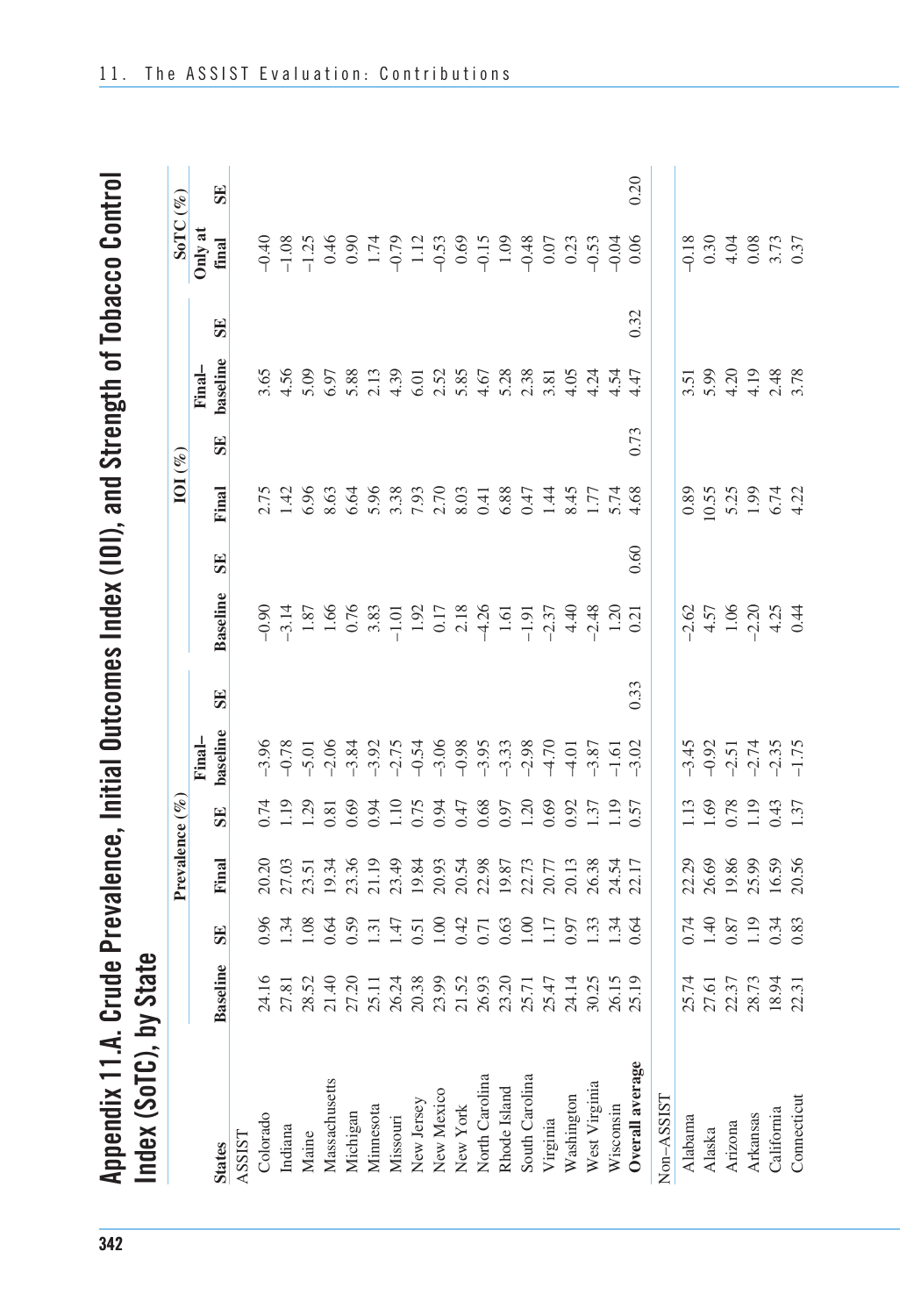|                      |                 |                   | Prevalence (% |                                                    |                                                                                   |           |                 |           | $IOI$ (%)                                                                                                                                                                                                                                                                 |           |                |           | SoTC $(\%)$                                                                                                                                                                                                                                                                                                                                                                           |           |
|----------------------|-----------------|-------------------|---------------|----------------------------------------------------|-----------------------------------------------------------------------------------|-----------|-----------------|-----------|---------------------------------------------------------------------------------------------------------------------------------------------------------------------------------------------------------------------------------------------------------------------------|-----------|----------------|-----------|---------------------------------------------------------------------------------------------------------------------------------------------------------------------------------------------------------------------------------------------------------------------------------------------------------------------------------------------------------------------------------------|-----------|
|                      |                 |                   |               |                                                    | Final-                                                                            |           |                 |           |                                                                                                                                                                                                                                                                           |           | Final-         |           | Only at                                                                                                                                                                                                                                                                                                                                                                               |           |
| <b>States</b>        | <b>Baseline</b> | <b>SE</b>         | Final         | <b>SE</b>                                          | baseline                                                                          | <b>SE</b> | <b>Baseline</b> | <b>SE</b> | Final                                                                                                                                                                                                                                                                     | <b>SE</b> | baseline       | <b>SE</b> | $\operatorname{final}$                                                                                                                                                                                                                                                                                                                                                                | <b>SE</b> |
| Delaware             | 23.30           |                   |               |                                                    | 0.04                                                                              |           |                 |           |                                                                                                                                                                                                                                                                           |           |                |           |                                                                                                                                                                                                                                                                                                                                                                                       |           |
| District of Columbia | 23.23           |                   |               |                                                    |                                                                                   |           |                 |           |                                                                                                                                                                                                                                                                           |           |                |           |                                                                                                                                                                                                                                                                                                                                                                                       |           |
| Florida              | 23.89           | $\frac{138}{157}$ |               |                                                    | $0.31$<br>$-3.23$                                                                 |           |                 |           |                                                                                                                                                                                                                                                                           |           |                |           |                                                                                                                                                                                                                                                                                                                                                                                       |           |
| Georgia              | 24.32           | $\frac{8}{1}$     |               | $1.5$<br>$-1.5$<br>$-1.6$<br>$-1.6$<br>$-1.6$      |                                                                                   |           |                 |           |                                                                                                                                                                                                                                                                           |           |                |           |                                                                                                                                                                                                                                                                                                                                                                                       |           |
| Hawaii               | 22.18           | $\frac{8}{10}$    |               |                                                    |                                                                                   |           |                 |           |                                                                                                                                                                                                                                                                           |           |                |           |                                                                                                                                                                                                                                                                                                                                                                                       |           |
| Idaho                | 23.61           | $\frac{10}{2}$    |               | 1.52<br>0.49<br>0.98<br>1.10<br>1.10               | ゚゚ヸゕヹヹヹヹゟヹ゙ゕヹゟヹゟヹゟヹヸゟヹゟヹヹ<br>ヸゕヹヿヹヹゖゟヹゔヸゟヹゟヹゟゟヹヸゟゟヹゟヹヹ<br>ヸゕヹヹヹヹヹゟヹゔヹゟヹゟヹゟヹヹ゚ゕヹゟヹ |           |                 |           | $\begin{array}{cccccc} 0.07 & 0.000 & 0.000 & 0.000 & 0.000 & 0.000 & 0.000 & 0.000 & 0.000 & 0.000 & 0.000 & 0.000 & 0.000 & 0.000 & 0.000 & 0.000 & 0.000 & 0.000 & 0.000 & 0.000 & 0.000 & 0.000 & 0.000 & 0.000 & 0.000 & 0.000 & 0.000 & 0.000 & 0.000 & 0.000 & 0.$ |           |                |           | $\begin{array}{l} \Xi_7 \to \Xi_8 \to \Xi_7 \to \Xi_7 \to \Xi_8 \to \Xi_7 \to \Xi_8 \to \Xi_7 \to \Xi_7 \to \Xi_7 \to \Xi_7 \to \Xi_7 \to \Xi_7 \to \Xi_7 \to \Xi_7 \to \Xi_7 \to \Xi_7 \to \Xi_7 \to \Xi_7 \to \Xi_7 \to \Xi_7 \to \Xi_7 \to \Xi_7 \to \Xi_7 \to \Xi_7 \to \Xi_7 \to \Xi_7 \to \Xi_7 \to \Xi_7 \to \Xi_7 \to \Xi_7 \to \Xi_7 \to \Xi_7 \to \Xi_7 \to \Xi_7 \to \Xi_$ |           |
| Illinois             | 24.47           | 0.56              |               |                                                    |                                                                                   |           |                 |           |                                                                                                                                                                                                                                                                           |           |                |           |                                                                                                                                                                                                                                                                                                                                                                                       |           |
| Iowa                 | 23.50           | 0.93              |               |                                                    |                                                                                   |           |                 |           |                                                                                                                                                                                                                                                                           |           |                |           |                                                                                                                                                                                                                                                                                                                                                                                       |           |
| Kansas               | 24.22           | 1.26              |               |                                                    |                                                                                   |           |                 |           |                                                                                                                                                                                                                                                                           |           |                |           |                                                                                                                                                                                                                                                                                                                                                                                       |           |
| Kentucky             | 31.98           | $\frac{5}{1}$ 32  |               |                                                    |                                                                                   |           |                 |           |                                                                                                                                                                                                                                                                           |           |                |           |                                                                                                                                                                                                                                                                                                                                                                                       |           |
| Louisiana            | 25.37           |                   |               |                                                    |                                                                                   |           |                 |           | 2.64                                                                                                                                                                                                                                                                      |           |                |           |                                                                                                                                                                                                                                                                                                                                                                                       |           |
| Maryland             | 23.59           | 0.08              |               |                                                    |                                                                                   |           |                 |           | 8.24                                                                                                                                                                                                                                                                      |           |                |           |                                                                                                                                                                                                                                                                                                                                                                                       |           |
| Mississippi          | 25.46           | 0.96              |               | $\frac{109}{1.23}$                                 |                                                                                   |           |                 |           |                                                                                                                                                                                                                                                                           |           |                |           |                                                                                                                                                                                                                                                                                                                                                                                       |           |
| Montana              | 23.53           | $\Xi$             |               |                                                    |                                                                                   |           |                 |           |                                                                                                                                                                                                                                                                           |           |                |           |                                                                                                                                                                                                                                                                                                                                                                                       |           |
| Nebraska             | 21.97           | 0.99              |               |                                                    |                                                                                   |           |                 |           |                                                                                                                                                                                                                                                                           |           |                |           |                                                                                                                                                                                                                                                                                                                                                                                       |           |
| Nevada               | 28.37           | 1.03              |               |                                                    |                                                                                   |           |                 |           |                                                                                                                                                                                                                                                                           |           |                |           |                                                                                                                                                                                                                                                                                                                                                                                       |           |
| New Hampshire        | 24.69           | $\overline{5}$    |               | 0.91<br>1.18 1.75 0.96 5.74<br>1.28 1.75 0.96 5.74 |                                                                                   |           |                 |           |                                                                                                                                                                                                                                                                           |           |                |           |                                                                                                                                                                                                                                                                                                                                                                                       |           |
| North Dakota         | 22.18           | $-53$             |               |                                                    |                                                                                   |           |                 |           |                                                                                                                                                                                                                                                                           |           |                |           |                                                                                                                                                                                                                                                                                                                                                                                       |           |
| Ohio                 | 25.96           | 0.48              |               |                                                    |                                                                                   |           |                 |           |                                                                                                                                                                                                                                                                           |           |                |           |                                                                                                                                                                                                                                                                                                                                                                                       |           |
| Oklahoma             | 26.74           | $\frac{34}{ }$    |               |                                                    |                                                                                   |           |                 |           |                                                                                                                                                                                                                                                                           |           |                |           |                                                                                                                                                                                                                                                                                                                                                                                       |           |
| Oregon               | 22.93           | 0.95              |               |                                                    |                                                                                   |           |                 |           |                                                                                                                                                                                                                                                                           |           |                |           |                                                                                                                                                                                                                                                                                                                                                                                       |           |
| Pennsylvania         | 23.34           | 0.54              |               |                                                    |                                                                                   |           |                 |           |                                                                                                                                                                                                                                                                           |           |                |           |                                                                                                                                                                                                                                                                                                                                                                                       |           |
| South Dakota         | 25.51           | $\Xi$             |               |                                                    |                                                                                   |           |                 |           |                                                                                                                                                                                                                                                                           |           |                |           |                                                                                                                                                                                                                                                                                                                                                                                       |           |
| Tennessee            | 28.53           | $\Xi$             |               | 0.98                                               |                                                                                   |           |                 |           |                                                                                                                                                                                                                                                                           |           |                |           |                                                                                                                                                                                                                                                                                                                                                                                       |           |
| Texas                | 23.45           | 0.60              |               | .52                                                |                                                                                   |           |                 |           |                                                                                                                                                                                                                                                                           |           |                |           |                                                                                                                                                                                                                                                                                                                                                                                       |           |
| Utah                 | 16.90           | 0.95              |               | Ξ                                                  |                                                                                   |           |                 |           |                                                                                                                                                                                                                                                                           |           |                |           |                                                                                                                                                                                                                                                                                                                                                                                       |           |
| Vermont              | 26.26           | $-45$             |               | 9.97                                               |                                                                                   |           |                 |           |                                                                                                                                                                                                                                                                           |           | $5.28$<br>2.84 |           |                                                                                                                                                                                                                                                                                                                                                                                       |           |
| Wyoming              | 24.82           | $\frac{02}{1}$    |               |                                                    |                                                                                   |           |                 |           |                                                                                                                                                                                                                                                                           |           |                |           |                                                                                                                                                                                                                                                                                                                                                                                       |           |
| Overall average      | 24.41           |                   |               | .52                                                |                                                                                   | 0.33      |                 | 0.39      |                                                                                                                                                                                                                                                                           | 0.47      | 3.85           | 0.20      |                                                                                                                                                                                                                                                                                                                                                                                       | 0.23      |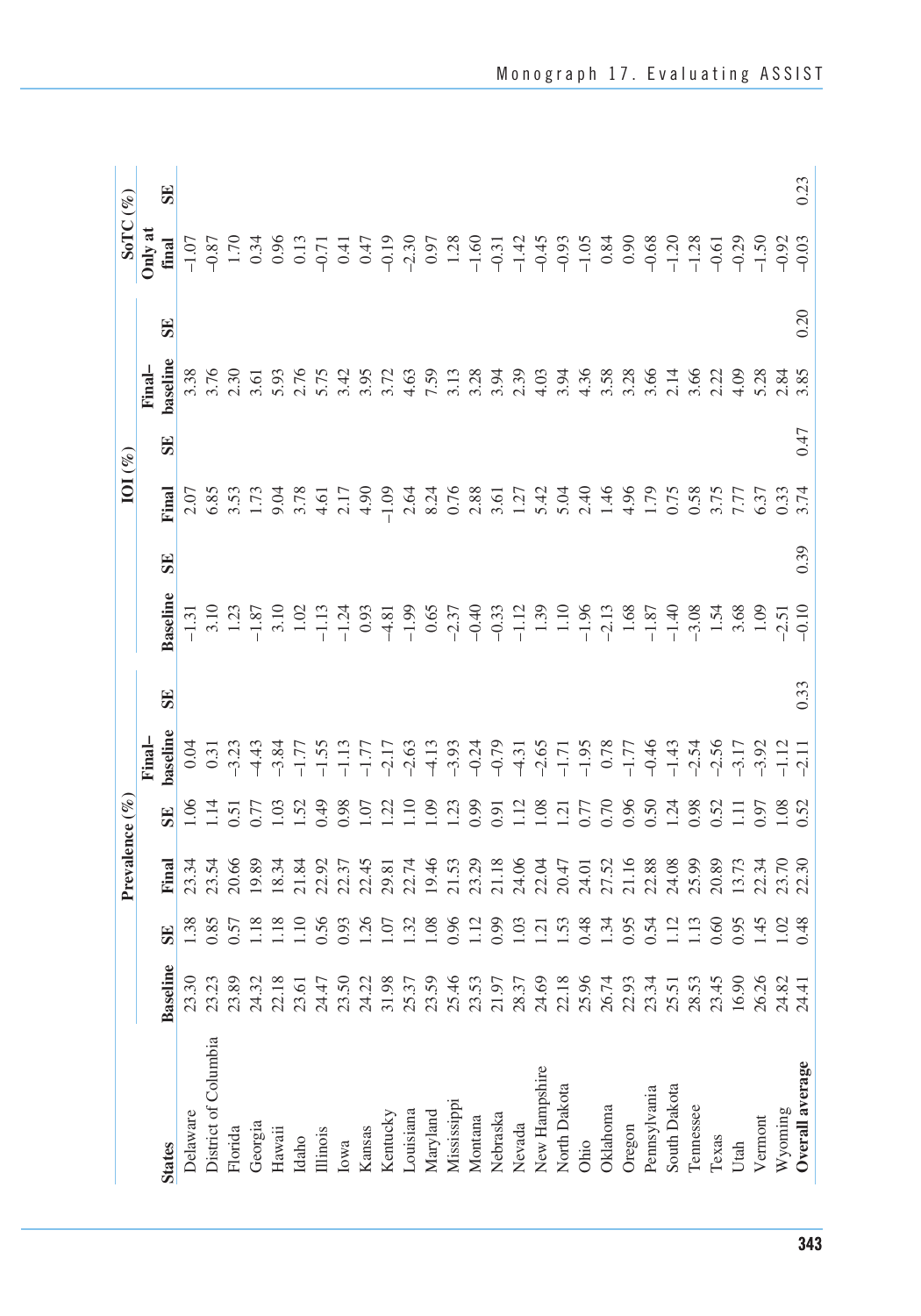### **References**

- 1. McKinlay, J. B., and L. D. Marceau. 2000. Upstream healthy public policy: Lessons from the battle of tobacco. *International Journal of Health Services* 30 (1): 49–69.
- 2. Manley, M., W. Lynn, R. P. Epps, D. Grande, T. Glynn, and D. Shopland. 1997. The American Stop Smoking Intervention Study for Cancer Prevention: An overview. *Tobacco Control* 6 Suppl. no. 2: S5–S11.
- 3. Rossi, P., M. W. Lipsey, and H. Freeman. 1999. *Evaluation: A systematic approach.* 6th ed. Thousand Oaks, CA: Sage Publications. http://www.sagepub.com/book. aspx?pid=9859.
- 4. Linnan, L., and A. Steckler. 2002. Process evaluation for public health interventions and research: An overview. In *Process evaluation for public health interventions and research*, ed. L. A. Linnan and A. Steckler, 1–24. San Francisco: Jossey-Bass.
- 5. Stillman, F., A. Hartman, B. Graubard, E. Gilpin, D. Chavis, J. Garcia, L. M. Wun, W. Lynn, and M. Manley. 1999. The American Stop Smoking Intervention Study: Conceptual framework and evaluation design. *Evaluation Review* 23 (3): 259–80.
- 6. Fichtenberg, C. M., and S. A. Glantz. 2002. Effect of smoke-free workplaces on smoking behaviour: Systematic review. *British Medical Journal* 325 (7357): 188.
- 7. Farrelly, M. C., W. N. Evans, and A. E. Sfekas. 1999. The impact of workplace smoking bans: Results from a national survey. *Tobacco Control* 8 (3): 272–77.
- 8. Bauer, J. E., A. Hyland, Q. Li, C. Steger, and K. M. Cummings. 2005. A longitudinal assessment of the impact of smoke-free worksite policies on tobacco use. *American Journal of Public Health* 95 (6): 1024–29.
- 9. U.S. Department of Health and Human Services. 2000. Reducing tobacco use. A report of the surgeon general. Executive summary. *MMWR Recommendations and Reports* 49 (RR-16): 1–27.
- 10. Farkas, A. J., E. A. Gilpin, J. M. Distefan, and J. P. Pierce. 1999. The effects of household and workplace smoking restrictions on quitting behaviours. *Tobacco Control* 8 (3): 261–65.
- 11. Rogers, E. M. 1983. *Diffusion of innovations*. 3rd ed. New York: The Free Press.
- D. M. Murray, and J. T. Gibson. 2003. 12. Stillman, F. A., A. M. Hartman, B. I. Graubard, E. A. Gilpin, Evaluation of the American Stop Smoking Intervention Study (ASSIST): A report of outcomes. *Journal of the National Cancer Institute* 95 (22): 1681–91.
- 13. National Cancer Institute. 2005. What is the TUS-CPS? http://riskfactor. cancer.gov/studies/tus-cps.
- 14. National Cancer Institute. n.d. State cancer legislative database program. http://www.scld-nci.net.
- 15. Wakefield, M., and F. Chaloupka. 2000. Effectiveness of comprehensive tobacco control programmes in reducing teenage smoking in the USA. *Tobacco Control* 9 (2): 177–86.
- 16. Farkas, A. J., E. A. Gilpin, M. M. White, and J. P. Pierce. 2000. Association between household and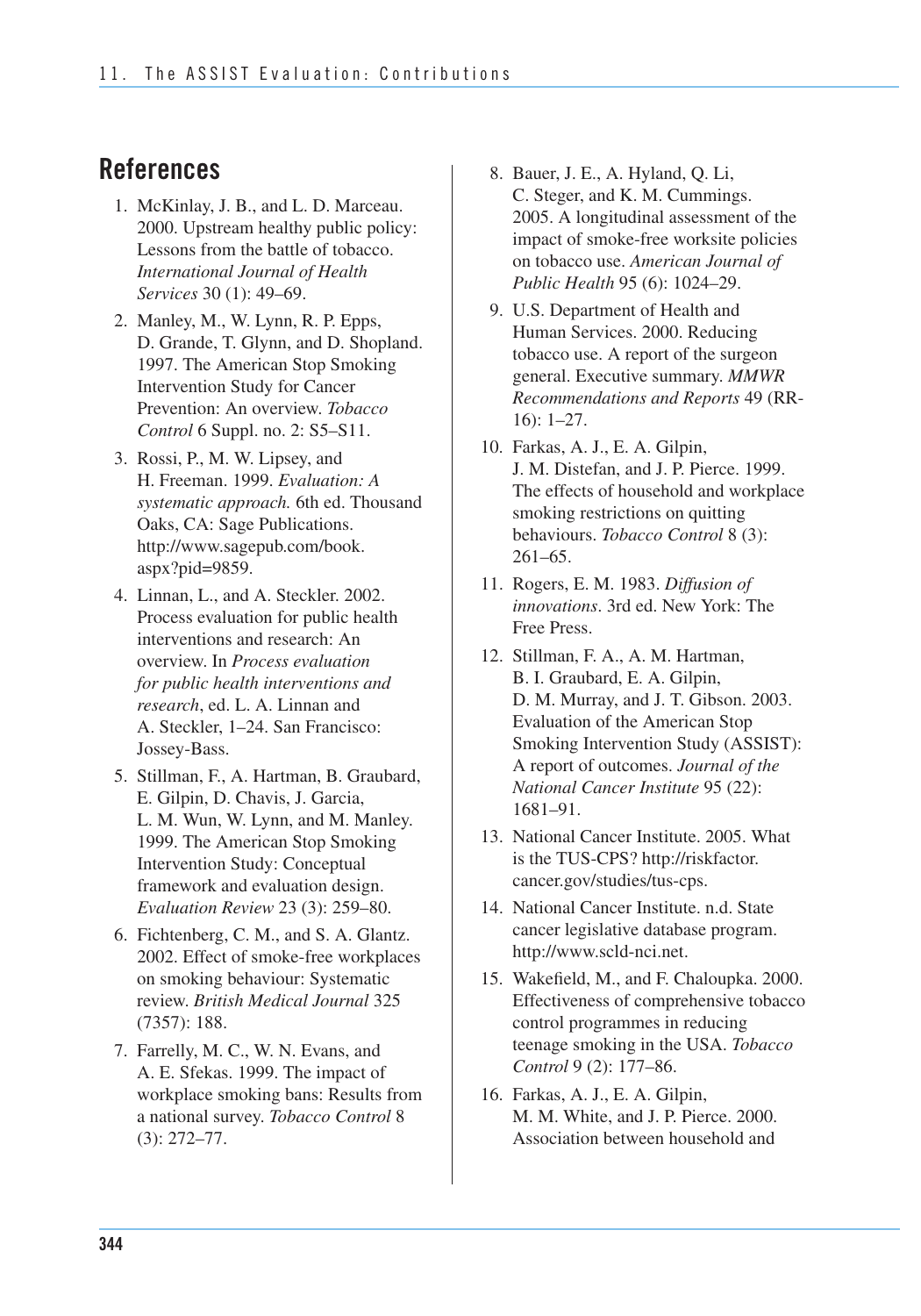workplace smoking restrictions and adolescent smoking. *JAMA: The Journal of the American Medical Association* 284 (6): 717–22.

- 17. Thomson, C. C., M. Gokhale, L. Biener, M. B. Siegel, and N. A. Rigotti. 2004. Statewide evaluation of youth access ordinances in practice: Effects of the implementation of community-level regulations in Massachusetts. *Journal of Public Health Management and Practice* 10 (6): 481–89.
- 18. Hahn, E. J., C. P. Toumey, M. K. Rayens, and C. A. McCoy. 1999. Kentucky legislators' views on tobacco policy. *American Journal of Preventive Medicine* 16 (2): 81–88.
- 19. Begay, M. E., M. Traynor, and S. A. Glantz. 1993. The tobacco industry, state politics, and tobacco education in California. *American Journal of Public Health* 83 (9): 1214–21.
- 20. Bialous, S. A., B. J. Fox, and S. A. Glantz. 2001. Tobacco industry allegations of "illegal lobbying" and state tobacco control. *American Journal of Public Health* 91 (1): 62–67.
- 21. Dearlove, J. V., S. A. Bialous, and S. A. Glantz. 2002. Tobacco industry manipulation of the hospitality industry to maintain smoking in public places. *Tobacco Control* 11 (2): 94–104.
- 22. Givel, M. S., and S. A. Glantz. 2001. Tobacco lobby political influence on U.S. state legislatures in the 1990s. *Tobacco Control* 10 (2): 124–34.
- 1994. Tobacco industry campaign contributions are affecting tobacco control policymaking in California.  *JAMA: The Journal of the American Medical Association* 272 (15): 1176–82. 23. Glantz, S. A., and M. E. Begay.
- 24. Monardi, F., and S. A. Glantz. 1998. Are tobacco industry campaign contributions influencing state legislative behavior? *American Journal of Public Health* 88 (6): 918–23.
- industry tactics for resisting public policy on health. *Bulletin of the World Health Organization* 78 (7): 902–10. 25. Saloojee, Y., and E. Dagli. 2000. Tobacco
- 26. MacDonald, G., G. Starr, M. Schooley, S. L. Yee, K. Klimowski, and K. Turner. 2001. *Introduction to program evaluation for comprehensive tobacco control programs*. Atlanta, GA: Centers for Disease Control and Prevention.
- 27. Starr, G., T. Rogers, M. Schooley, S. Porter, E. Wiesen, and N. Jamison. 2005. *Key outcome indicators for evaluating comprehensive tobacco control programs*. Atlanta, GA: Centers for Disease Control and Prevention. http://www.cdc.gov/tobacco/Indicators/ KeyIndicators.htm.
- 28. ImpacTeen. 2002. Tracking the media and policy impacts of state-level tobacco control: SmokeLess States evaluation. http://www.impacteen.org/ states/aboutus.htm.
- 29. Smith, K. C., and M. Wakefield. 2006. Newspaper coverage of youth and tobacco: Implications for public health. *Health Communication* 19 (1): 19–28.
- 30. Smith, K. C., Y. Terry-McElrath, M. Wakefield, and R. Durrant. 2005. Media advocacy and newspaper coverage of tobacco issues: A comparative analysis of 1 year's print news in the United States and Australia. *Nicotine and Tobacco Research* 7 (2): 289–99.
- 31. Smith, K. C., and M. Wakefield. 2005. Textual analysis of tobacco editorials: How are key media gatekeepers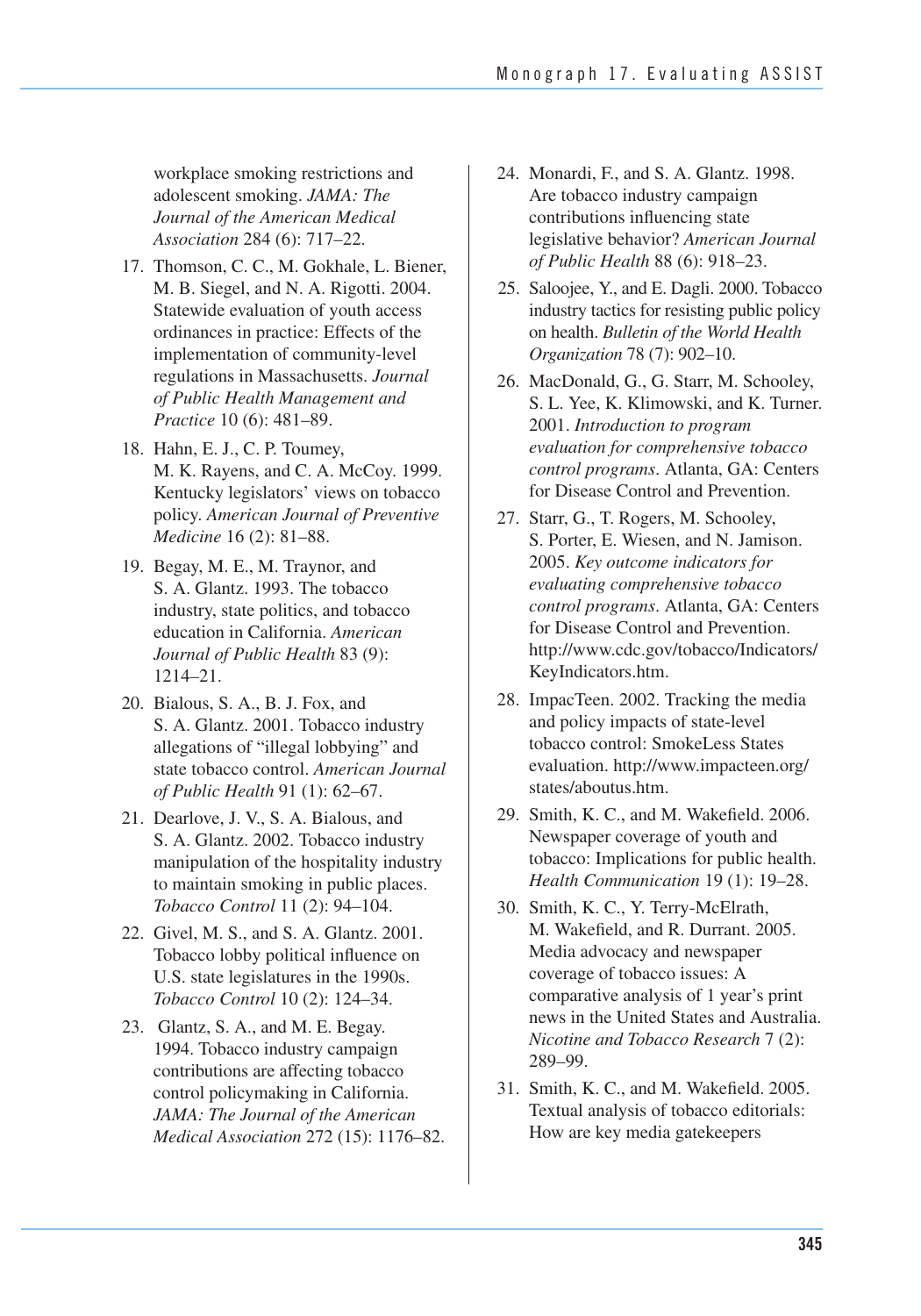framing the issues? *American Journal of Health Promotion* 19 (5): 361–68.

- 32. Wakefield, M., K. McLeod, and K. C. Smith. 2003. Individual versus corporate responsibility for smokingrelated illness: Australian press coverage of the Rolah McCabe trial. *Health Promotion International* 18 (4): 297–305.
- 33. Clegg Smith, K. M., M. A. Wakefield, and M. Nichter. 2003. Press coverage of public expenditure of Master Settlement Agreement funds: How are nontobacco control related expenditures represented? *Tobacco Control* 12 (3): 257–63.
- 34. Durrant, R., M. Wakefield, K. McLeod, K. Clegg-Smith, and S. Chapman. 2003. Tobacco in the news: An analysis of newspaper coverage of tobacco issues in Australia, 2001. *Tobacco Control* 12 Suppl. no. 2: II75–II81.
- 35. Stillman, F. A., K. A. Cronin, W. D. Evans, and A. Ulasevich. 2001. Can media advocacy influence newspaper coverage of tobacco: Measuring the effectiveness of the American Stop Smoking Intervention Study's (ASSIST) media advocacy strategies. *Tobacco Control* 10 (2): 137–44.
- 36. Luke, D. A., K. A. Stamatakis, and R. C. Brownson. 2000. State youthaccess tobacco control policies and youth smoking behavior in the United States. *American Journal of Preventive Medicine* 19 (3): 180–87.
- 37. McMullen, K. M., R. C. Brownson, D. Luke, and J. Chriqui. 2005. Strength of clean indoor air laws and smoking related outcomes in the USA. *Tobacco Control* 14 (1): 43–48.
- 38. Schmidt, H., K. Butter, and C. Rider. 2002. Building digital tobacco industry document libraries at the University

of California, San Francisco Library/ Center for Knowledge Management. *D-Lib Magazine* 8 (9). http://www. dlib.org/dlib/september02/schmidt/ 09schmidt.html.

- 39. Morley, C. P., K. M. Cummings, A. Hyland, G. A. Giovino, and J. K. Horan. 2002. Tobacco Institute lobbying at the state and local levels of government in the 1990s. *Tobacco Control* 11 Suppl. no. 1: I102–I109.
- health under attack: The American Stop Smoking Intervention Study (ASSIST) and the tobacco industry. *American Journal of Public Health* 94 (2): 240–50. 40. White, J., and L. A. Bero. 2004. Public
- 41. National Cancer Institute. 1991. *Strategies to control tobacco use in the United States: A blueprint for public health action in the 1990's* (Smoking and tobacco control monograph no. 1, NIH publication no. 92-3316). Bethesda, MD: National Cancer Institute. http://cancercontrol.cancer. gov/tcrb/monographs.
- 42. U.S. Department of Health and Human Services. n.d. Healthy people 2010. http://www.healthypeople.gov.
- 43. Mendez, D., and K. E. Warner. 2000. Smoking prevalence in 2010: Why the healthy people goal is unattainable. *American Journal of Public Health* 90 (3): 401–3.
- 44. Mendez, D., and K. E. Warner. 2004. Adult cigarette smoking prevalence: Declining as expected (not as desired). *American Journal of Public Health* 94 (2): 251–52.
- 45. Institute for Global Tobacco Control, Johns Hopkins Bloomberg School of Public Health. 2002. Evaluating comprehensive tobacco control interventions: Challenges and recommendations for future action. Report of a workshop convened by the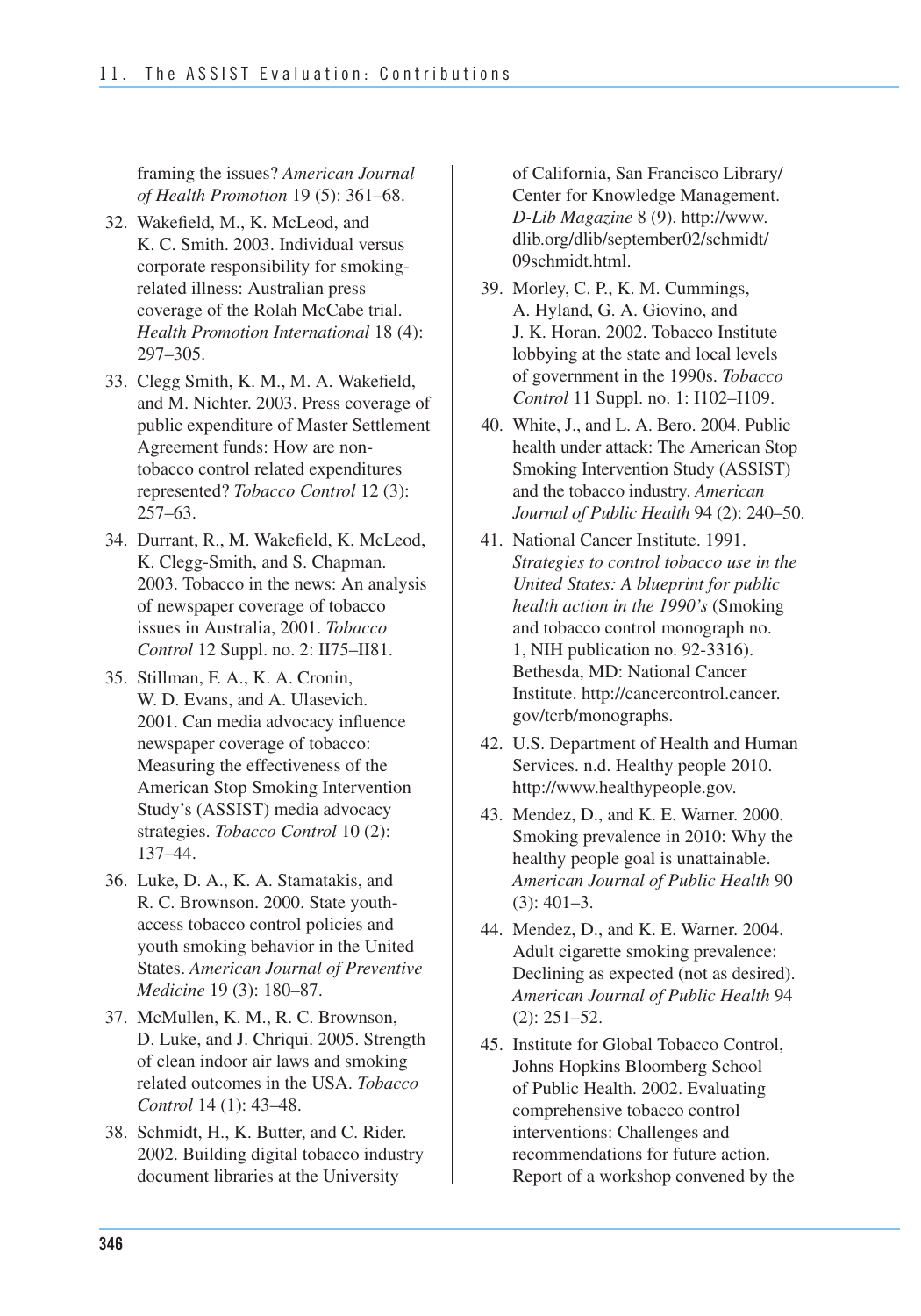Institute for Global Tobacco Control, Johns Hopkins Bloomberg School of Public Health. *Tobacco Control* 11 (2): 140–45.

- 46. Abt Associates. 2002. *Independent evaluation of the Massachusetts Tobacco Control Program, 7th annual report: January 1995 to June 2000*. Cambridge, MA: Abt Associates Inc.
- 47. Fichtenberg, C. M., and S. A. Glantz. 2000. Association of the California Tobacco Control Program with declines in cigarette consumption and mortality from heart disease. *New England Journal of Medicine* 343 (24): 1772–77.
- 48. Gilpin, E. A., A. J. Farkas, S. L. Emery, C. F. Ake, and J. P. Pierce. 2002. Clean indoor air: Advances in California, 1990–1999. *American Journal of Public Health* 92 (5): 785–91.
- 49. Pierce, J. P., E. A. Gilpin, S. L. Emery, M. M. White, B. Rosbrook, and C. C. Berry. 1998. Has the California Tobacco Control Program reduced smoking? *JAMA: The Journal of the American Medical Association* 280 (10): 893–99.
- Pitney, J. B. Unger, C. W. Dent, K. A. Howard, T. B. Cruz, K. M. Ribisl, et al. 2002. Independent evaluation of the California Tobacco Control program exposure and outcomes,  1996–1998. *American Journal of Public Health* 92 (6): 975–83. 50. Rohrbach, L. A., B. Howard-Program: Relationships between
- 51. Center for Tobacco Policy Research. n.d. http://ctpr.slu.edu/links.php.
- 52. ImpacTeen. n.d. http://www.impacteen. org.
- 53. Campaign for Tobacco-Free Kids. 2005. *A broken promise to our children: The 1998 state tobacco settlement seven years later*. Washington, DC:

Campaign for Tobacco-Free Kids. http://www.tobaccofreekids.org/reports/ settlements/2006/fullreport.pdf.

- 54. National Cancer Institute. 2005. *ASSIST: Shaping the future of tobacco prevention and control* (Tobacco control monograph no. 16, NIH publication no. 05-5645). Bethesda, MD: National Cancer Institute. http://cancercontrol. cancer.gov/tcrb/monographs.
- M. Brandt−Dahlgren, and B. Bergdahl. 2005. Incentives for lifestyle changes in patients with coronary heart disease.  *Journal of Advanced Nursing* 51 (3): 55. Karner, A., P. Tingstrom, 261–75.
- 56. Fleury, J., S. M. Lee, B. Matteson, and M. Belyea. 2004. Barriers to physical activity maintenance after cardiac rehabilitation. *Journal of Cardiopulmonary Rehabilitation* 24 (5): 296–305.
- 57. Campbell, D. J. 2003. Heart failure: How can we prevent the epidemic? *Medical Journal of Australia* 179 (8): 422–25.
- Prevention. 2005. Perceptions of neighborhood characteristics and leisure- time physical inactivity—Austin/Travis County, Texas, 2004. *Morbidity and Mortality Weekly Report* 54 (37): 926– 58. Centers for Disease Control and 28. http://www.cdc.gov/mmwr/preview/ mmwrhtml/mm5437a4.htm.
- 59. Banwell, C., S. Hinde, J. Dixon, and B. Sibthorpe. 2005. Reflections on expert consensus: A case study of the social trends contributing to obesity. *European Journal of Public Health* 15 (6): 564–68.
- 60. Blass, E. M. 2003. Biological and environmental determinants of childhood obesity. *Nutrition in Clinical Care* 6 (1): 13–19.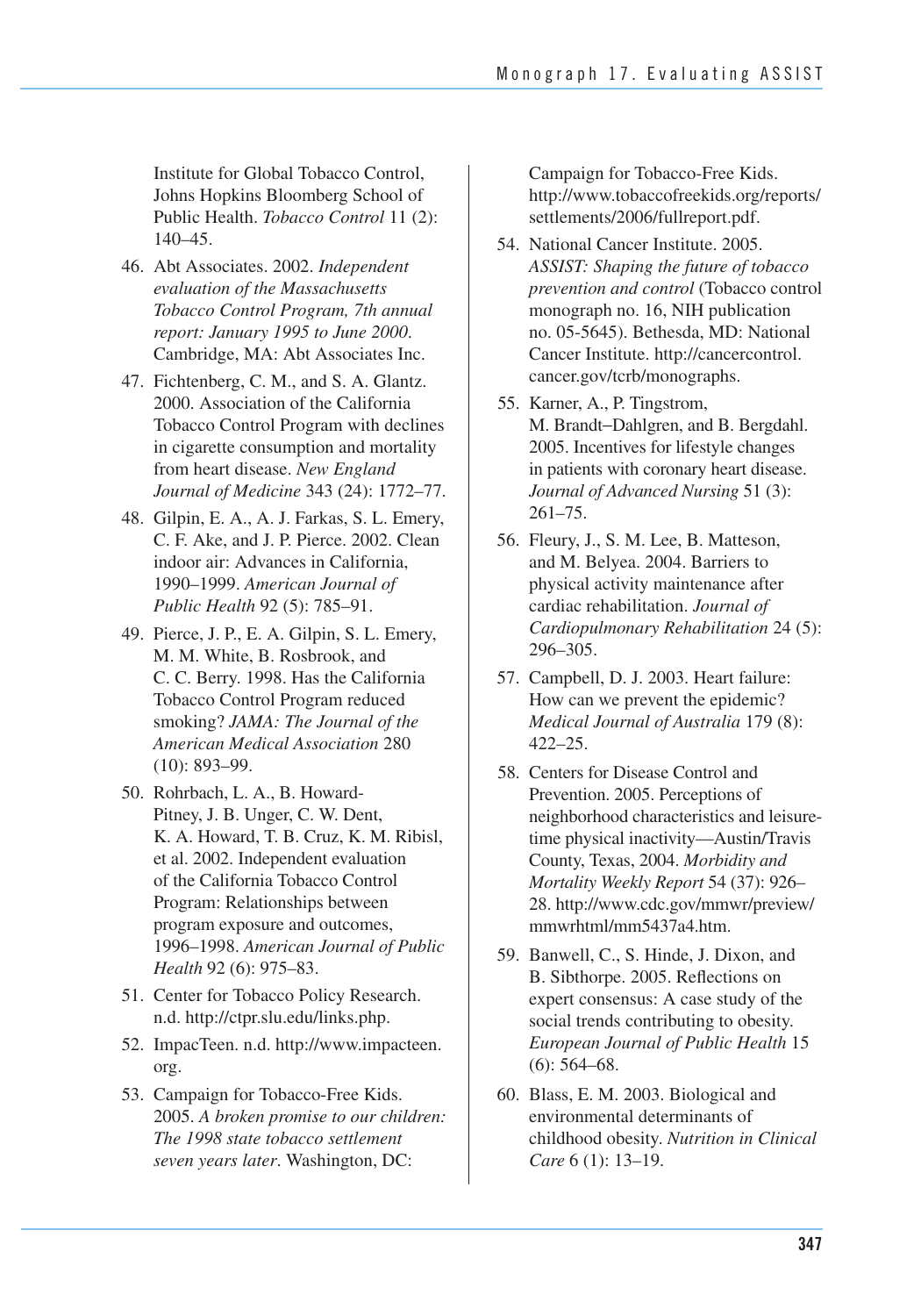- 61. Brownson, R. C., T. K. Boehmer, and D. A. Luke. 2005. Declining rates of physical activity in the United States: What are the contributors? *Annual Review of Public Health* 26: 421–43.
- 62. Cervero, R., and M. Duncan. 2003. Walking, bicycling, and urban landscapes: Evidence from the San Francisco Bay Area. *American Journal of Public Health* 93 (9): 1478–83.
- 63. Cunningham, G. O., and Y. L. Michael. 2004. Concepts guiding the study of the impact of the built environment on physical activity for older adults: A review of the literature. *American Journal of Health Promotion* 18 (6): 435–43.
- 64. Dehghan, M., N. Khtar-Danesh, and A. T. Merchant. 2005. Childhood obesity, prevalence and prevention. *Nutrition Journal* 4 (1): 24.
- 65. Ells, L. J., K. Campbell, J. Lidstone, S. Kelly, R. Lang, and C. Summerbell. 2005. Prevention of childhood obesity. *Best Practice and Research Clinical Endocrinology and Metabolism* 19 (3): 441–54.
- 66. Estabrooks, P. A., R. E. Lee, and N. C. Gyurcsik. 2003. Resources for physical activity participation: Does availability and accessibility differ by neighborhood socioeconomic status? *Annals of Behavioral Medicine* 25 (2): 100–104.
- 67. Frank, L. D., M. A. Andresen, and T. L. Schmid. 2004. Obesity relationships with community design, physical activity, and time spent in cars. *American Journal of Preventive Medicine* 27 (2): 87–96.
- 68. French, S. A., M. Story, and R. W. Jeffery. 2001. Environmental influences on eating and physical

activity. *Annual Review of Public Health* 22: 309–35.

- 69. Hayne, C. L., P. A. Moran, and M. M. Ford. 2004. Regulating environments to reduce obesity. *Journal of Public Health Policy* 25 (3-4): 391–407.
- 70. Katz, D. L., M. O'Connell, M. C. Yeh, H. Nawaz, V. Njike, L. M. Anderson, S. Cory, and W. Dietz. 2005. Public health strategies for preventing and controlling overweight and obesity in school and worksite settings: A report on recommendations of the Task Force on Community Preventive Services. *Morbidity and Mortality Weekly Report*  54 (RR-10): 1–12.
- 71. King, W. C., S. H. Belle, J. S. Brach, L. R. Simkin-Silverman, T. Soska, and A. M. Kriska. 2005. Objective measures of neighborhood environment and physical activity in older women. *American Journal of Preventive Medicine* 28 (5): 461–69.
- 72. Lee, R. E., and C. Cubbin. 2002. Neighborhood context and youth cardiovascular health behaviors. *American Journal of Public Health* 92 (3): 428–36.
- 73. Matson-Koffman, D. M., J. N. Brownstein, J. A. Neiner, and M. L. Greaney. 2005. A site-specific literature review of policy and environmental interventions that promote physical activity and nutrition for cardiovascular health: What works? *American Journal of Health Promotion*  19 (3): 167–93.
- W. L. Conde, and B. M. Popkin. 2004. Socioeconomic status and obesity in adult populations of developing countries: A review. *Bulletin of the World Health Organization* 82 (12): 940–46. 74. Monteiro, C. A., E. C. Moura,